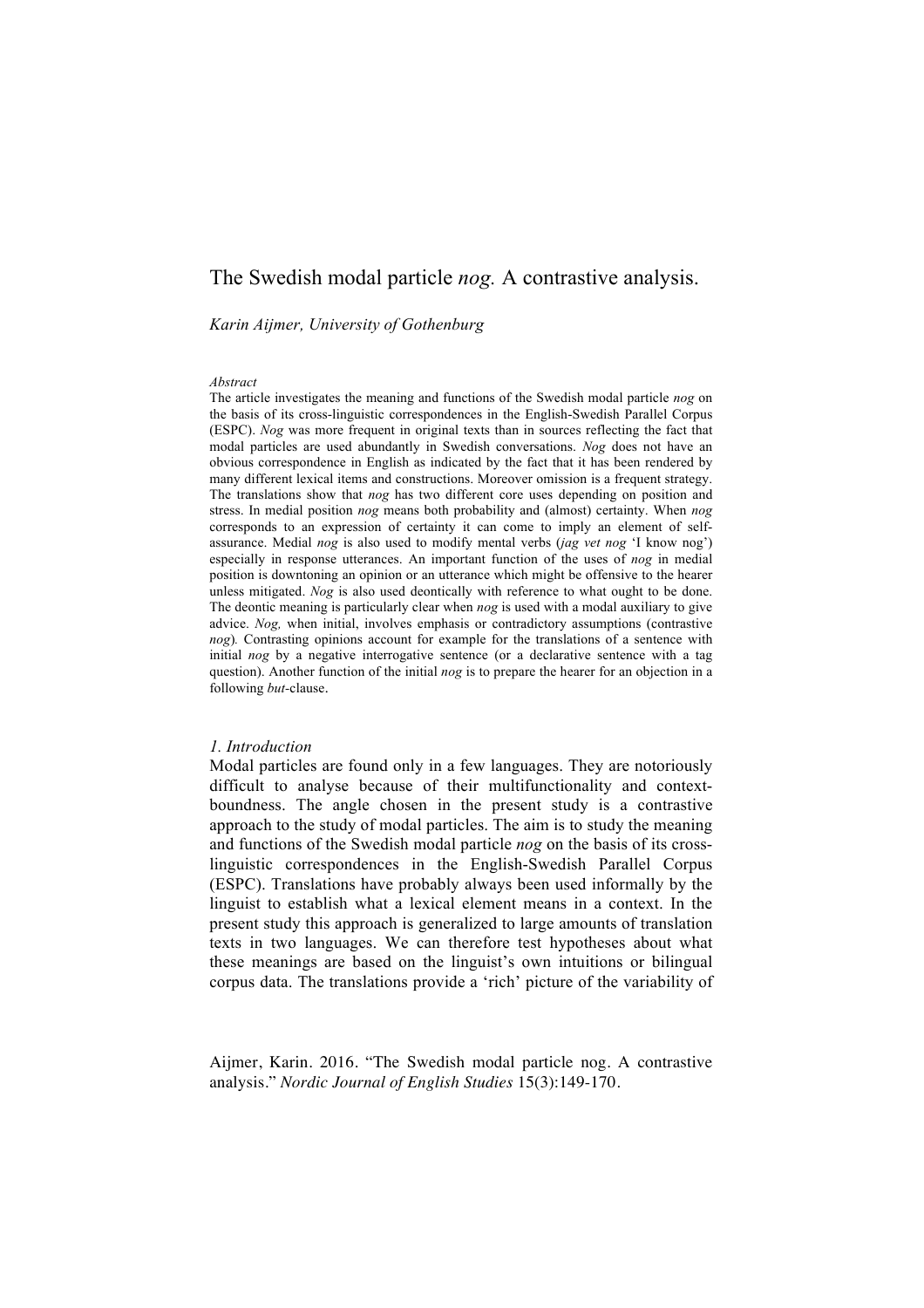the modal particles which can be the basis for describing their polysemy and multifunctionality.

The paper is structured as follows. Section 2 defines modal particles (in general) and describes how they differ from modal adverbs and discourse markers*.* Section 3 deals with previous work on *nog*, and Section 4 describes the design of the English-Swedish Parallel Corpus and the contrastive method. Section 5 presents some quantitative results of the contrastive analysis. Section 6 discusses the functions of *nog* and how we should describe the lexical meaning of the particle. Section 7 provides a summary and conclusion.

#### *2. Defining modal particles*

Modal particles are abundant in German (see e.g. Diewald 2013, Waltereit 2001) and are also found in Swedish (Aijmer 1996, Aijmer 2015), Danish (Davidsen-Nielsen 1996), and Norwegian (Fretheim 1981, Borthen and Knudsen 2014).

As a group of words they have certain formal and functional characteristics distinguishing them both from modal adverbs and from discourse particles (see e.g. Diewald 2006, 2013, Waltereit 2001). Let us consider what (some of) these features are:

### *Formal features*

Morphologically modal particles are 'particles'; they are 'non-inflected monosyllabic units that have segmental status and can be isolated as such' (Diewald 2007: 409). This distinguishes them from modal adverbs such as *probably*. Modal particles (unlike modal adverbs) are integrated in the sentence and have a fixed position in the so-called middle position after the finite verb.

The prototypical position of *nog* after the finite verb is illustrated in example (1):

(1) Men det var nog bara prat. 'But that was 'nog' only talk

*Nog* can also be found in initial position. However, it is still integrated in the utterance and it has a different function from the medial *nog:*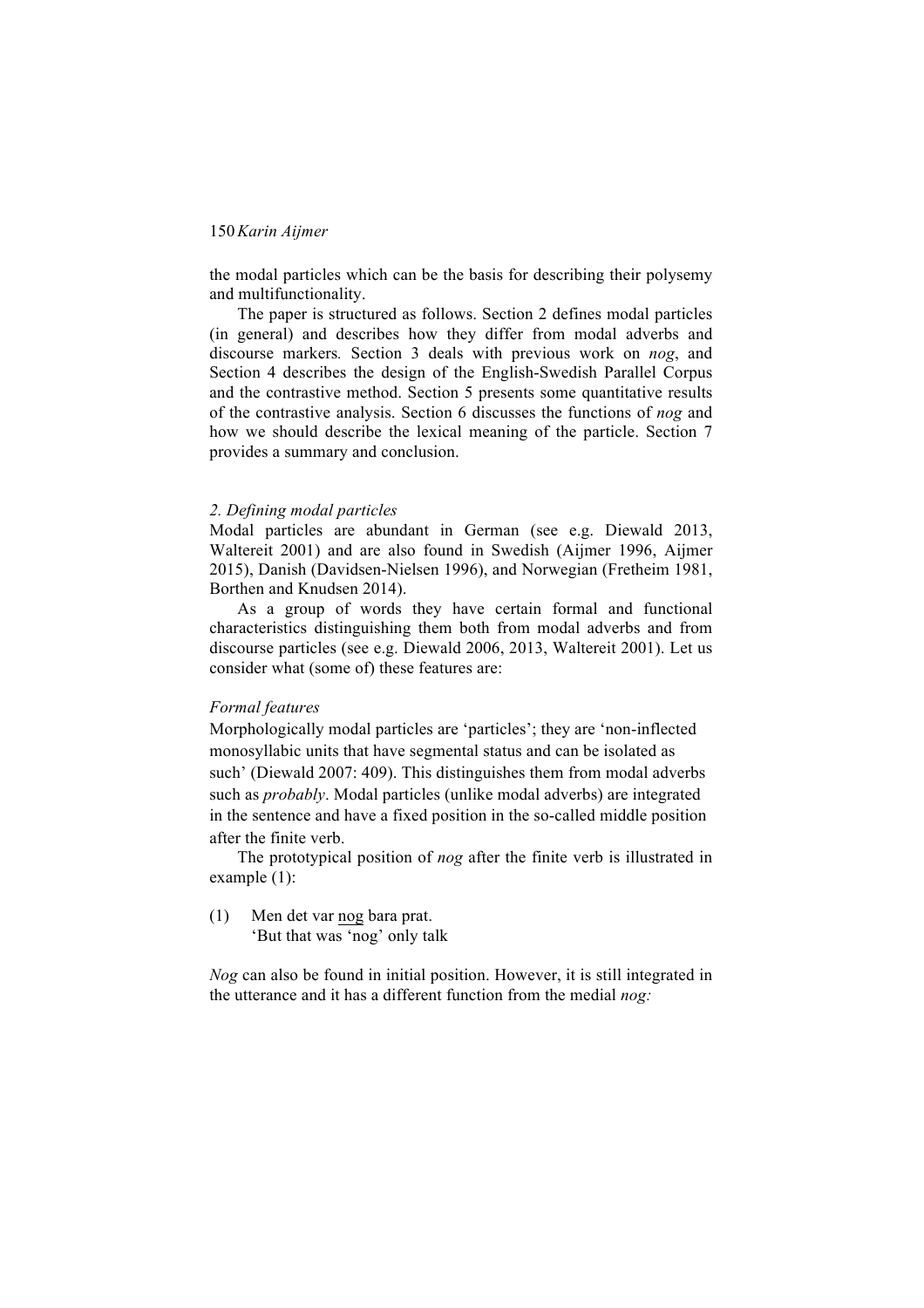(2) Nog är jag starkare än du 'Nog' am I stronger than you.

#### *Prosodic features*

Modal particles are generally unstressed unlike modal adverbs (e.g. Diewald 2013). *Nog* presents special problems since it can also be sentence-initial and stressed.

#### *Functional features*

Generally speaking, modal particles express pragmatic meaning related to the attitude of the speaker and the hearer (Cuenca 2013: 195). However, depending on the context and their lexical meaning they have extended their meanings in different directions.

#### *Stylistic features*

Modal particles are found in spoken language rather than in writing which suggests that they have interactional functions in speech (Lindström 2008: 96).

Modal particles are difficult to distinguish from discourse markers. Both modal particles and discourse markers are for example used by the speaker to take up different positionings or stances in the interaction. A topical area in linguistics over the years has therefore been the intersection between modal particles and discourse markers and whether it is possible to draw a line between the two types (see Degand et al. 2013:1). This issue has been discussed from both formal and functional perspectives. Syntactically modal particles are defined by their position inside the utterance. However, there is little agreement about the functional definition of modal particles.

Vaskó and Fretheim (1997), for example, define modal particles with regard to their context-adjusting function. In the typical case an illocutionary act modified by a particle 'contains information which the speaker feels that the hearer will not access easily without the speaker's intervention' (p. 253). … 'Regardless of the speech act performed, the speaker's purpose is to make the hearer aware of a particular assumption, or set of assumptions, entertained by the speaker, which the speaker wishes the hearer to accept and to avail himself (sic) of during the conversation' (p. 254). With *nog* the speaker's idea is for example to tell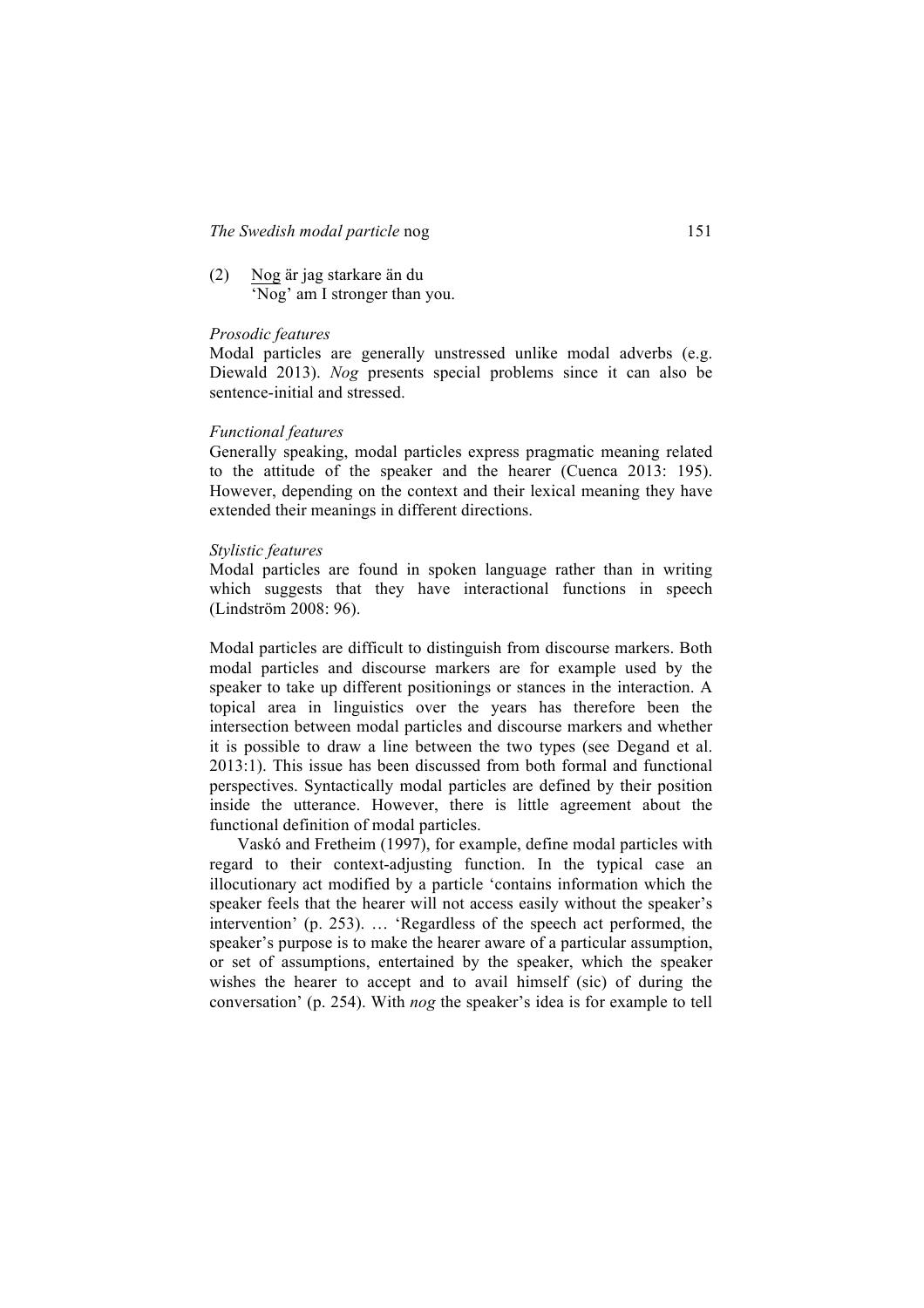the hearer to base his/her interpretation on what is likely or probable. Another reason may be to hedge or soften an assertion which may be experienced as brusque.

(3) Men det var nog bara prat. (KE1) But that was probably just talk.

Discourse markers such as *actually, well,* and *in fact* are distinguished from modal particles both formally and functionally. They may appear utterance-initially (outside the clause). They typically have functions relating to the sequential organization of discourse for example to mark frames and boundaries in the discourse.

#### *3. Previous research on* nog

According to *the Swedish Academy Grammar* (SAG) (Teleman et al. 1999: 117), the Swedish modal particle *nog* (referred to as a modal sentence adverbial in their terminology) has two 'relatively clearly distinct' senses. In the first sense *nog* indicates that the speaker judges the contents of the declarative sentence to be probable (the speaker assumes that...).<sup>1</sup>

(4) Dom vill nog hellre ha Tant Grön, Tant Brun eller något spännande.

They prefer 'nog' Aunt Green, Aunt Brown or something exciting.

Unlike *väl* (which is hearer-oriented and similar to a tag question) the particle *nog* (in medial position) does not appeal to the hearer for confirmation and is not used in interrogative sentences.

In the second sense *nog* is said to strengthen a speech act. *Nog*  guarantees the truth of statements about things which the speaker him/herself is in the position to judge (e.g. reports about perceptions or mental states) or expresses the speaker's commitment to carrying out the action in promises or threats.

<sup>&</sup>lt;sup>1</sup> The examples in this section are from Teleman et al. (1999: 117-118).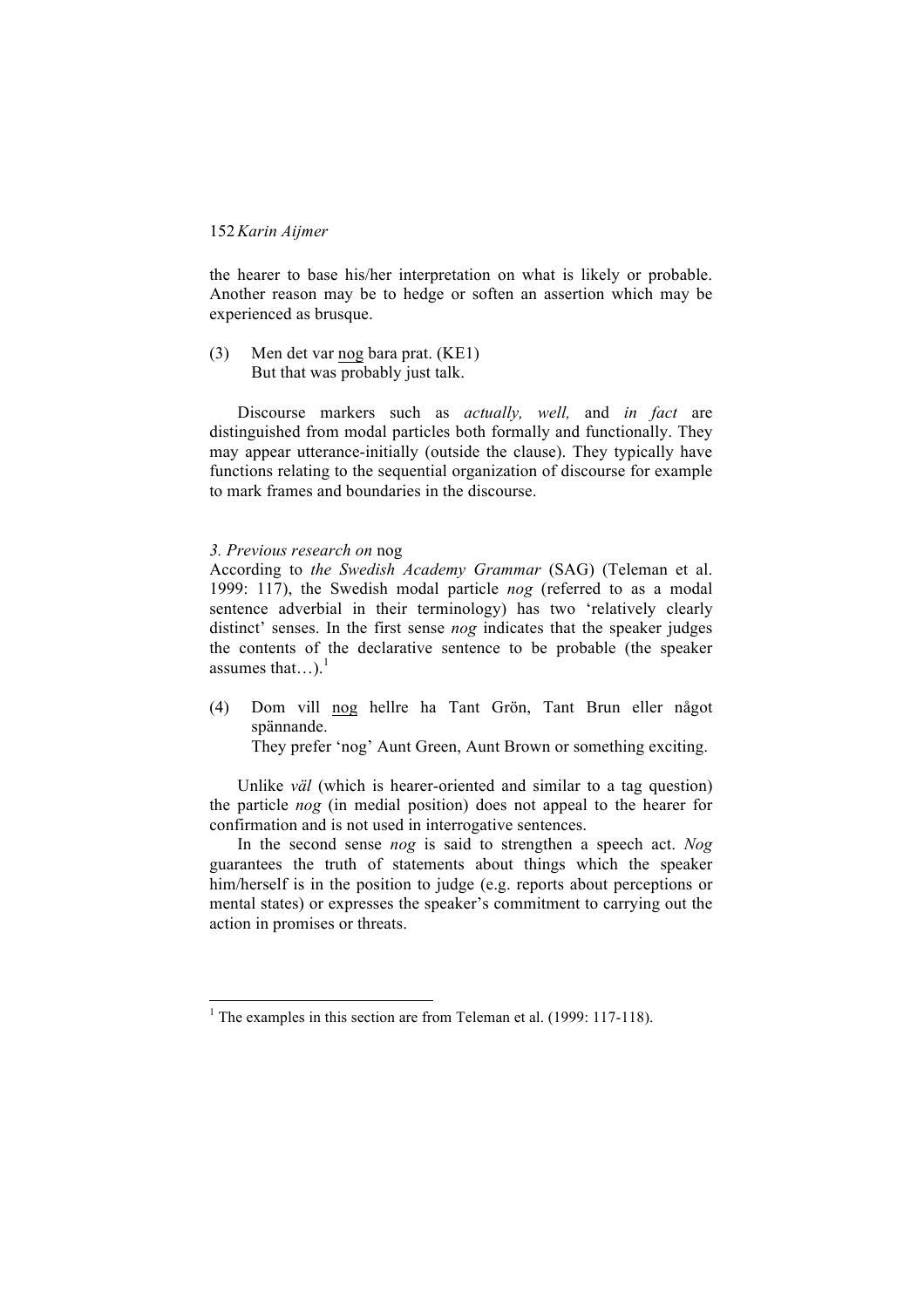(5a) Jag tycker nog i alla fall som Ulf att det är straffbart. I think 'nog' anyhow like Ulf that it is punishable.

The following utterances illustrate *nog* with the function of a promise (5b) or a threat (5c):

- (5b) Jag kan nog både sjunga och spela må ni tro. I can 'nog' both play and sing you know.
- (5c) Jag ska nog ge dig, din skurk. I will 'nog' kick your butt, you scoundrel.

*Nog* is reinforcing especially in initial position. In this position the first sense of *nog* (as a probability marker) is not possible:

(6) Nog fövånar det mig litet att jag fick för pappa och mamma. 'Nog' surprises it me a little that I was allowed to by my father and mother.

If the utterance with *nog* is used about something the hearer knows better than the speaker, *nog* can have the function of a question or hearer appeal:

(7) Nog kan jag väl få låna din cykel? 'Nog' can I borrow 'väl' the bicycle from you?

The reinforcing *nog* is sometimes similar to an adversative adverbial with concessive meaning ('admittedly'):

(8) Nog vill jag komma ur det här, men jag kan inte. 'Nog' want I to get out of this, but I cannot.

Teleman et al (1999) propose a number of meanings and functions that *nog* can have in Swedish. By using a parallel corpus where Swedish is one of the compared languages we can check if the functions which have been distinguished have their own translation. The translations can also show meanings or contextual effects of a modal particle which are difficult to discover on the basis of a single language.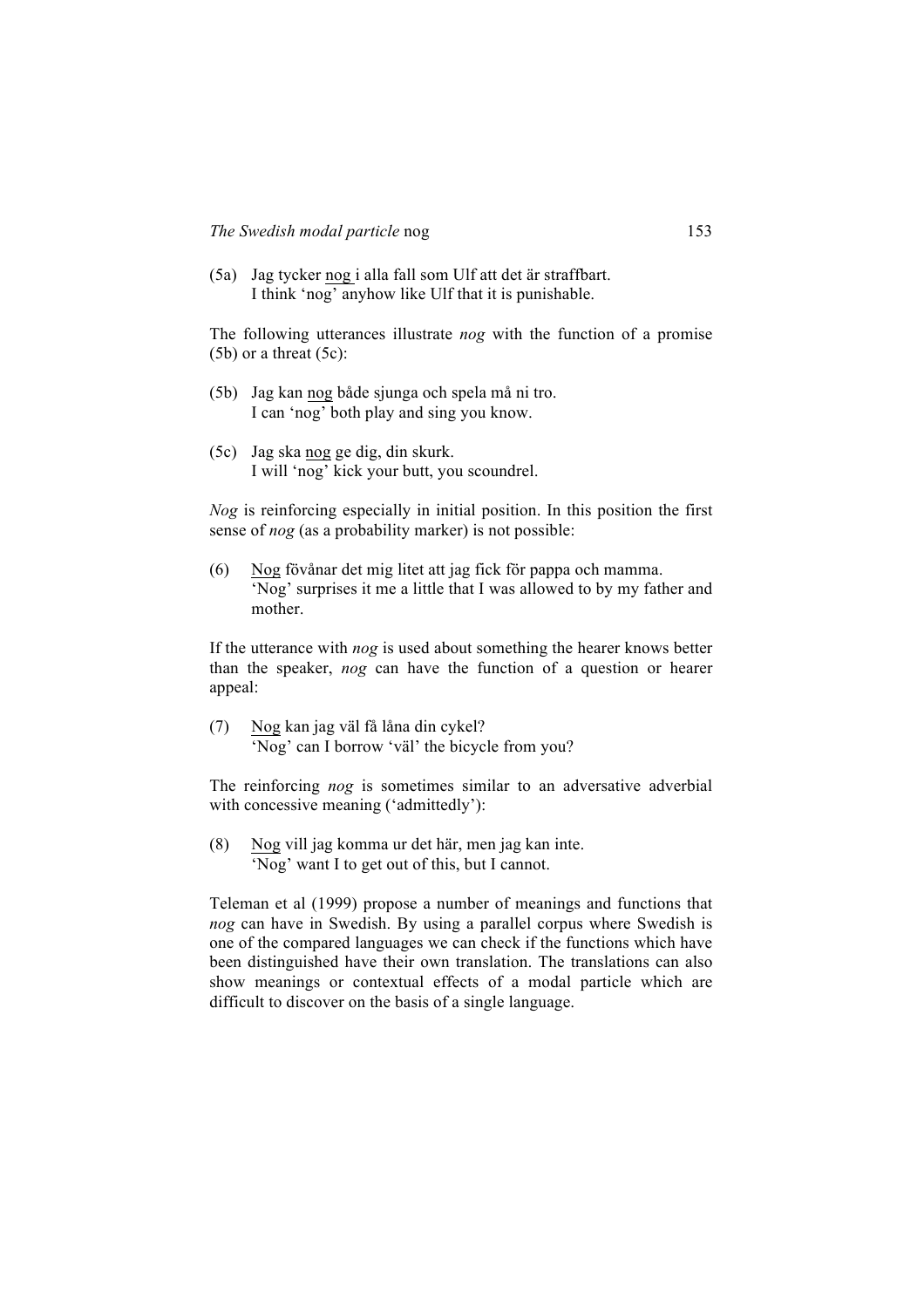#### *4. Material and method*

Modal particles are restricted to certain languages. However the function of modal particles can also be translated into languages which do not have modal particles such as English (Waltereit 2001). *Nog* does not have a fixed meaning making it possible to translate it 'uniformly' but has a large repertoire of different meanings depending on the context. The use of translations as evidence for a certain meaning and as a source for contrastive analysis is nothing new. Linguists have often referred to *nog* as 'tests' for different meanings. The method used here is to study the meanings of the modal particle systematically in a corpus of translations.

Parallel corpora for cross-linguistic research of linguistic elements with their translations into the other language have now been available for several decades (see Johansson 2007 for some research based on parallel corpora). They have been a particularly valuable resource to study phenomena in spoken language which do not have a uniform meaning in all contexts (see e.g. the overview in Aijmer and Simon-Vandenbergen 2011 of contrastive corpus studies of pragmatic markers). Studies of Swedish modal particles include Aijmer (1996) and Aijmer (2015) on Swedish *väl.*

The English-Swedish Parallel Corpus (ESPC) contains original texts in English and Swedish with their translations into the other language, altogether 2.8 million words representing both fiction and non-fiction (see Altenberg and Aijmer 2000).<sup>2</sup> The parallel corpus can be used in several ways to establish similarities and differences between languages and to support or modify results based on research on monolingual corpora. Since the ESPC is a bidirectional corpus we can study both the English translations of *nog* in Swedish originals and the English 'sources' of *nog* in the translated texts. I have used the fiction part of the corpus only (about 1.5 million words) since this is the closest correspondence to speech.

<sup>&</sup>lt;sup>2</sup> A description of the corpus is also available at http://www.sprak.gu.se/ english/research/research-activities/corpus-linguistics/corpora-at-the-dll/espc/.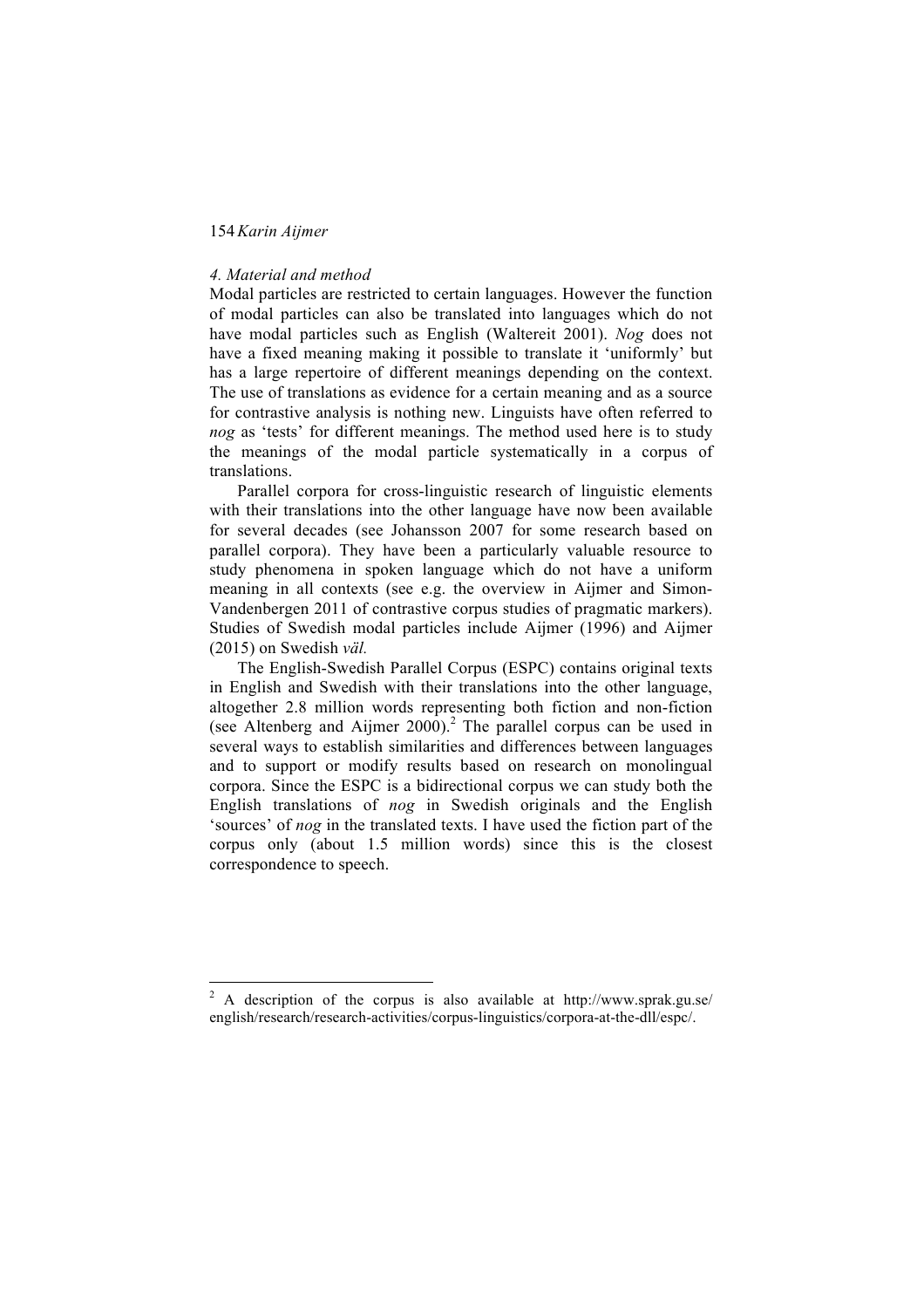# *The Swedish modal particle* nog 155

# *5. The correspondences of* nog *in the ESPC*

In this section I will look at the correspondences of *nog* in the fiction part of the ESPC. Altogether there were 142 examples in the translations from Swedish into English. *Nog* was more frequent in original texts than in sources reflecting the fact that modal particles have important discourse functions in the interaction. See Table 1 where the correspondences have been ordered by (total) frequency:

Table 1: Translations and sources of *nog* in the English-Swedish Parallel Corpus

| Correspondence                  | $SO \rightarrow ET$ | $ST \leftarrow EO$      | Total                                           |
|---------------------------------|---------------------|-------------------------|-------------------------------------------------|
| Ø                               | 75 (52.8%)          | 18 (23.1%)              | 93(42.3%)                                       |
| probably                        | 24 (16.9%)          | $3(3.8\%)$              | 27 (12.3%)                                      |
| I suppose                       | 5                   | 3                       | 8                                               |
| will                            | 3                   | 4                       | $\overline{7}$                                  |
| of course                       | 6                   |                         | 6                                               |
| I guess                         | 3                   | 3                       | 6                                               |
| surely                          | $\mathbf{1}$        | 5                       | 6                                               |
| I think                         | 1                   | 5                       | 6                                               |
| no doubt                        | 5                   | -                       | 5                                               |
| must                            | 5                   |                         | 5                                               |
| certainly                       | $\overline{4}$      | 1                       | 5                                               |
| I am sure                       | 3                   | $\overline{a}$          |                                                 |
| tag question                    | 1                   | $\overline{c}$          | $\begin{array}{c} 3 \\ 3 \\ 3 \\ 2 \end{array}$ |
| might                           | -                   | $\overline{\mathbf{3}}$ |                                                 |
| really                          | 3                   | -                       |                                                 |
| seem to                         | $\overline{c}$      |                         |                                                 |
| might well                      | $\mathbf{1}$        | $\mathbf{1}$            | $\frac{2}{2}$                                   |
| sure (adverb)                   |                     | $\overline{c}$          |                                                 |
| I'm afraid                      |                     | $\overline{c}$          | $\overline{c}$                                  |
| emphatic do,                    |                     | 1                       | $\mathbf{1}$                                    |
| emphatic is                     |                     | 1                       | 1                                               |
| I must say                      |                     | 1                       | 1                                               |
| I dare say                      |                     | 1                       | 1                                               |
| I should think                  |                     | 1                       | 1                                               |
| I reckon                        |                     | 1                       | 1                                               |
| I expect                        |                     | 1                       | 1                                               |
| I supposesurely                 |                     | 1                       | 1                                               |
| that he is                      |                     | 1                       | 1                                               |
| obviously                       |                     | 1                       | 1                                               |
| would                           |                     | 1                       | 1                                               |
| may                             |                     | 1                       | 1                                               |
| sure enough                     |                     | 1                       | 1                                               |
| negative interrogative question |                     | 1                       | 1                                               |
| you'd better                    |                     | 1                       | 1                                               |
| I'd better                      |                     | 1                       | 1                                               |
| just gotta                      |                     | 1                       | 1                                               |
| anyway                          |                     | 1                       | 1                                               |
| in fact                         |                     | 1                       | 1                                               |
| exactly                         |                     | 1                       | 1                                               |
| by the look of them             |                     | 1                       | 1                                               |
| my advice is                    |                     | 1                       | $\mathbf{1}$                                    |
| other                           | 1                   | 4                       | 5                                               |
| Total                           | 142                 | 78                      | 220                                             |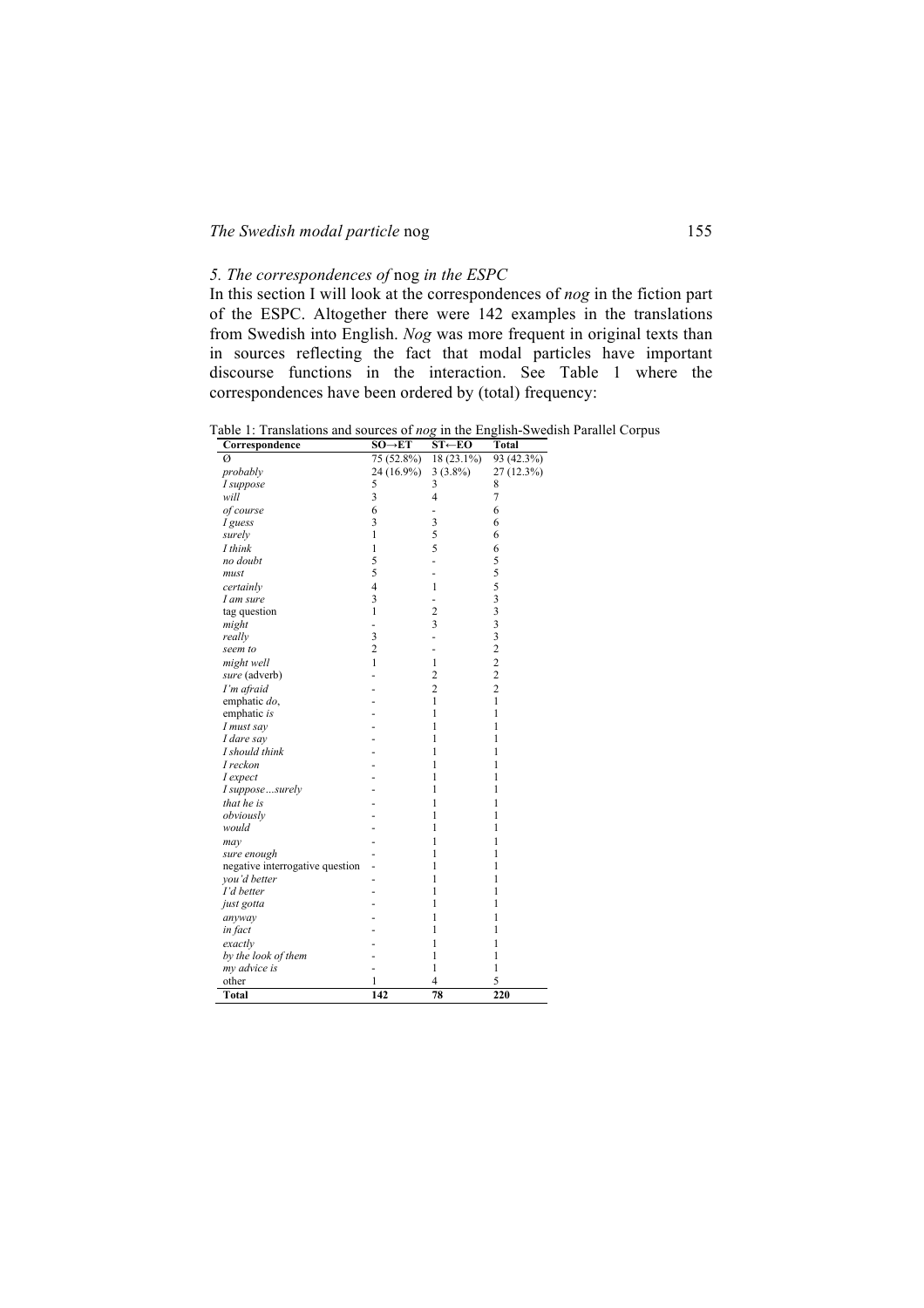*Nog* has been rendered by many different lexical expressions or constructions. Altogether there were 40 different variants (including zero) only 9 of which were shared by translations and sources. *Of course, no doubt* and *must* were frequent in English translations but not in sources. *Surely* and *I think* were the most frequent variants in sources but they occurred only once in translations.

Omission was the most frequent strategy. In 42.3% of the examples *nog* has either been deleted in English translations or added in the Swedish ones. The translator looks for a correspondence that seems to fit the context or omits *nog* (a zero translation) if the particle is not thought to be important for the message conveyed. *Probably* was the most frequent correspondence (after omission). It was more frequent in English translations than in sources. This suggests that the translator has overused *probably* because of its formal and semantic similarity with *nog.* 

The translation paradigm provides us with a messy picture of what *nog* means in different contexts. *Nog* does not seem to have a single meaning but a variety of different functions reflecting its frequency and importance in spoken language. Moreover the English correspondences fall into different word classes (see Table 2). It has been suggested that modal particles (in German) correspond to non-integrated 'formulas' (discourse markers) in English (Fillmore 1984). However in my data the only discourse markers were *anyway* and *in fact* (both occurring only once). The most frequent type of correspondence was instead a modal adverb. The functions of *nog* are also similar to those associated with 'modal tags' such as *I think, I suppose* expressing a degree of certainty (cf. de Haan 2006: 38 for the term 'modal tag'). *Nog* can also correspond to a modal auxiliary (in particular *will* and *must*). On the other hand *nog*  was rarely translated with a tag question.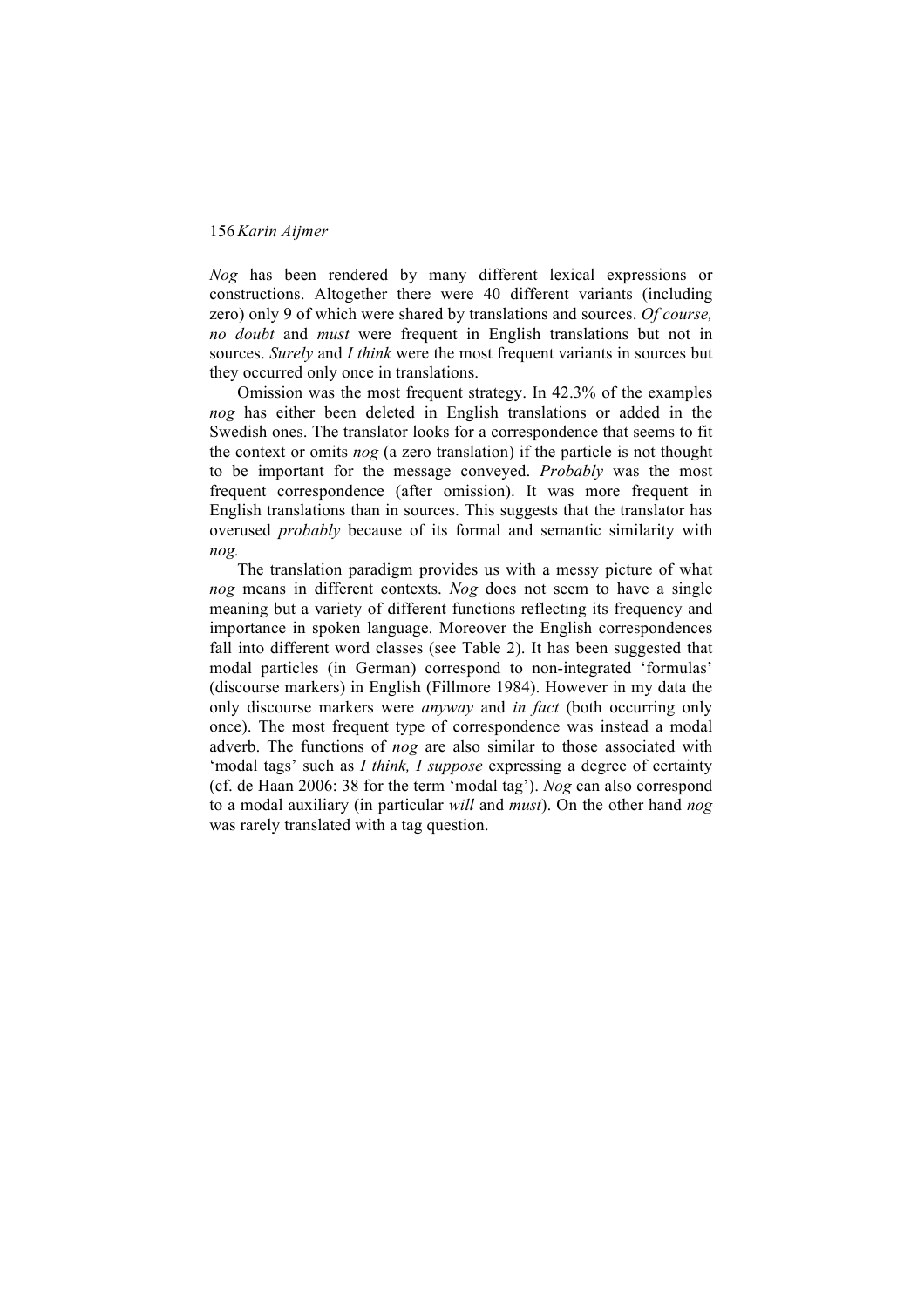| Modal adverb     | probably, of course, surely, no doubt, certainly,      | 53 |
|------------------|--------------------------------------------------------|----|
|                  | really, sure, obviously, just (gotta)                  |    |
| Modal tag        | I think, I guess, I should think, I suppose, I'm sure, | 30 |
|                  | I'm afraid, I must say, I dare say, I expect           |    |
| Modal auxiliary  | must, will, might, might well, may, would, could;      | 17 |
|                  | would rather, had better                               |    |
| Tag questions    | e.g. isn't it, wouldn't I                              | 3  |
| Discourse marker | in fact, anyway                                        | 2  |
| Modal verb       | seem                                                   | 2  |
| Other modal      | e.g. my advice is, by the look of them, that he is,    | 5  |
| expressions      | negative interrogative sentence                        |    |

Table 2: Word class correspondences of *nog* in English

#### *6. Functions of* nog

Modal particles are multifunctional and context-bound. They therefore raise a number of questions about semantics and pragmatics. Do they have one meaning or should we account for their multifunctionality in a polysemous approach? *Nog* signals in principle that the speaker has sufficient grounds for the truth of the utterance whether this involves that something is probable or true (Borgstam 1977; Lindström 2008:98). It follows that *nog* is subjective or speaker-oriented (Teleman et al 1999; Fretheim 1981). There is no appeal to the hearer or someone who knows better but the speaker takes full responsibility for his/her attitudes and actions.

*Nog* seems to be associated with different core aspects depending on its position and the presence of stress. The following discussion is therefore organized in two parts: the first examines unstressed *nog* placed medially and the second example where stressed *nog* is placed initially.

#### *6.1* Nog *in medial position*

#### *6.1.1.* Nog *indicating probability*

The translation with *probably* signals that *nog* expresses a high degree of certainty (probability):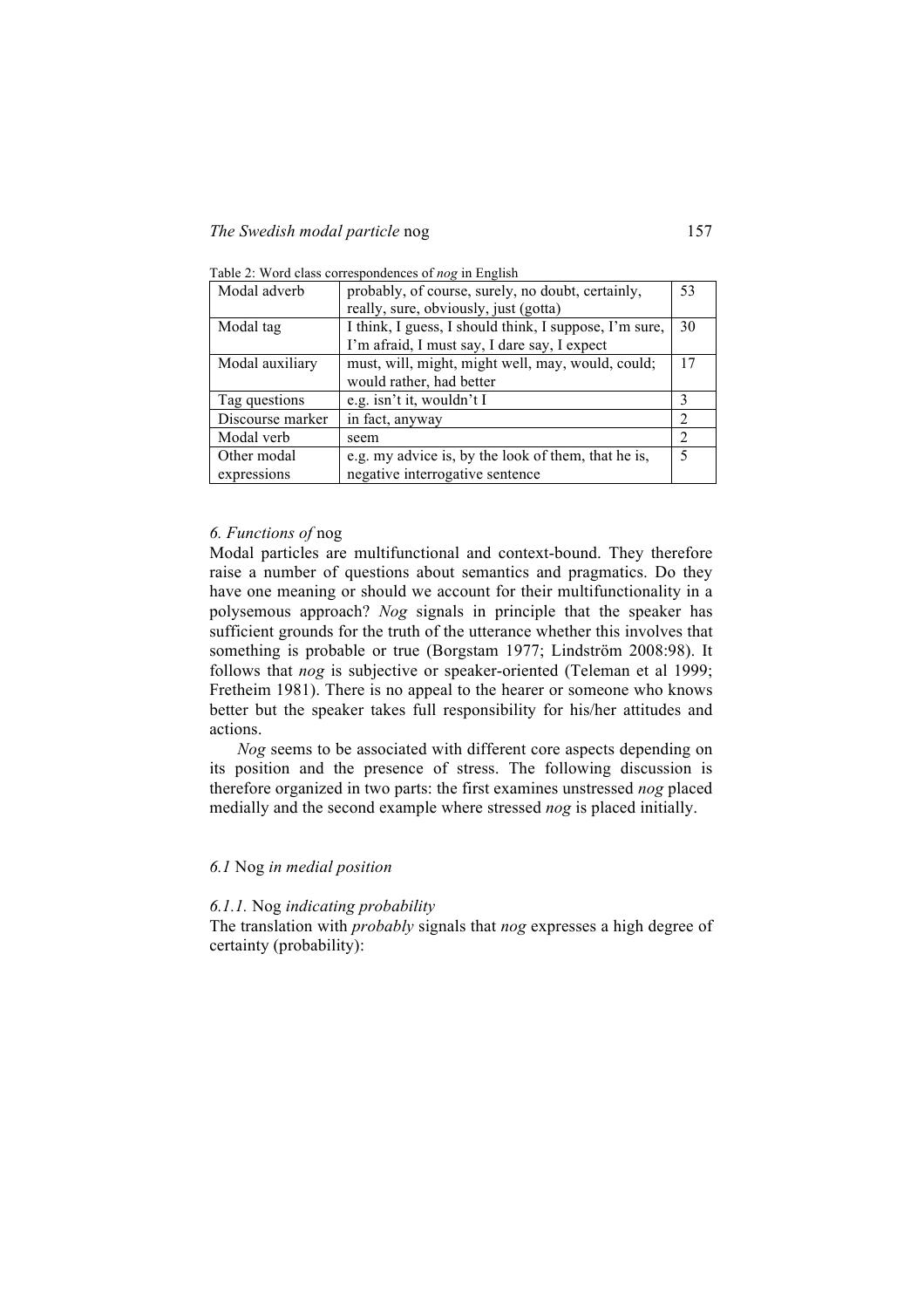(10) — Men det är nog bara ljummet, sa Pretorius.  $(ARP1)<sup>3</sup>$ "Yes, but it 's probably got rather cold," said Pretorius. (ARP1T)

The speaker makes a fairly confident statement about the temperature of the coffee.

In (11) *nog* interacts with *I suspect* in the main clause. The translator has used *probably:*

(11) - Då misstänker jag att hon nog kommer att bli överraskad. (HM1) "Then I suspect she 'll probably be surprised." (HM1T)

The probability meaning seems to be the most frequent one of *nog* in translations into British English. The meaning can also be expressed by other means than *probably.*

*No doubt* expresses probability rather than certainty and has the same meaning as *probably.* According to Quirk et al. (1985: 623) 'it in fact implies some doubt and is synonymous with "very probably"':

(12) De skulle nog klara sitt husköp. (HM2) They would no doubt cope with buying their house. (HM2T)

Probability can also be expressed by a modal auxiliary (13). *Will* as a translation indicates that the speaker has sufficient knowledge of the facts to judge that something is true:

(13) Jojo, tänkte fastern. Julgransplundringen är nog snart över om de fortsätter på det här viset. (ARP1) "Oh, yes," thought Auntie, "presents under the Christmas tree will soon be a thing of the past if this goes on. (ARP1T)

In (14) the translation with *must* suggests that the speaker has enough background information for inferring that 'he is about fifty':

(14) Han är nog omkring femtio — fast han ser yngre ut, tänker jag och ser in i hans blick. (MS1)

<sup>&</sup>lt;sup>3</sup> For information about the text codes, see Altenberg and Aijmer (2000).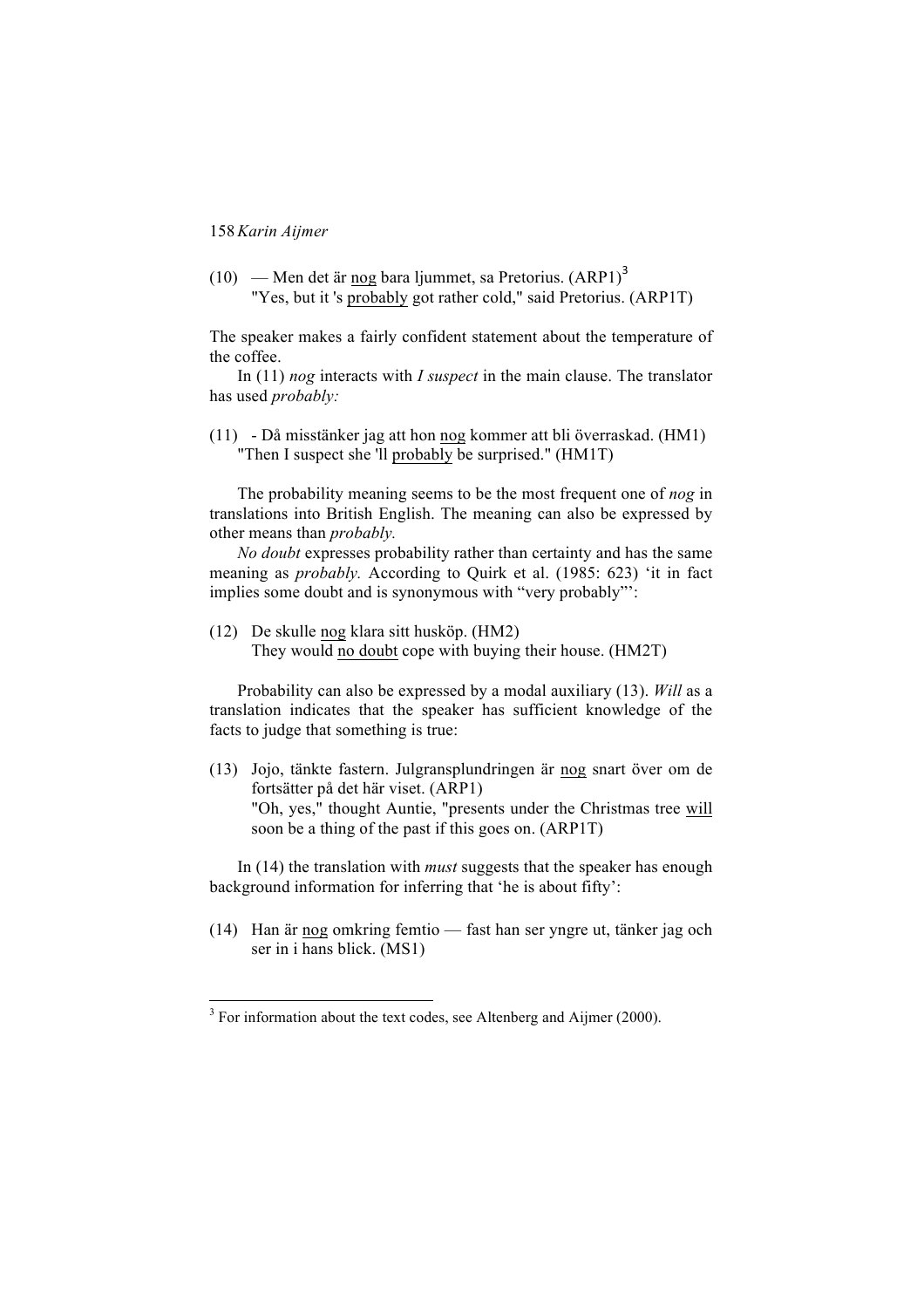He must be around fifty but looks younger, I think, and look into his eyes. (MS1T)

In (15) *nog* refers to the facts or circumstances on the basis of which the speaker makes a judgement. The translator has used 'by the look of them':

(15) Lögnen kom av sig själv och de accepterade den utan vidare. Ingen av dem sa någonting efter det. Valerie satt och stirrade på deras kortklippta grå nackar och förarens åldersfläckiga händer på ratten. De är nog systrar, tänkte hon. (PDJ1T) The lie came easily to her and was as easily accepted. Nothing more was said by any of them. She sat looking at the backs of the two grey, cropped heads, watching the driver's age-speckled hands on the wheel. Sisters, she thought, by the look of them. (PDJ1)

#### *6.1.2.* Nog *as a downtoner*

The speaker may also use *nog* for reasons having to do with politeness. When *nog* has been translated by a modal tag such as *I suppose, I guess, I dare say, I should think* its function is to soften or tone down the illocutionary force or more generally the speaker's commitment to what is said:

(16) Sen är jag nog inte lätt att umgås med eftersom jag till stora delar består av sällskapliga gäster i det där hotellet jag talade om. (RJ1) And I suppose I 'm not that easy to get on with because I 've got this hotel full of guests that I mentioned earlier. (RJ1T)

In (17) the speaker has used *I'm afraid* apologizing for not being able to answer the question. The translator's *nog* makes the answer less abrupt than the corresponding utterance without a modal particle.

(17) "I 'm afraid I ca n't answer that, Mr Orloff," said Cooper honestly. (MW1)

"Jag kan nog inte svara på den frågan, herr Orloff", sade Cooper ärligt. (MW1T)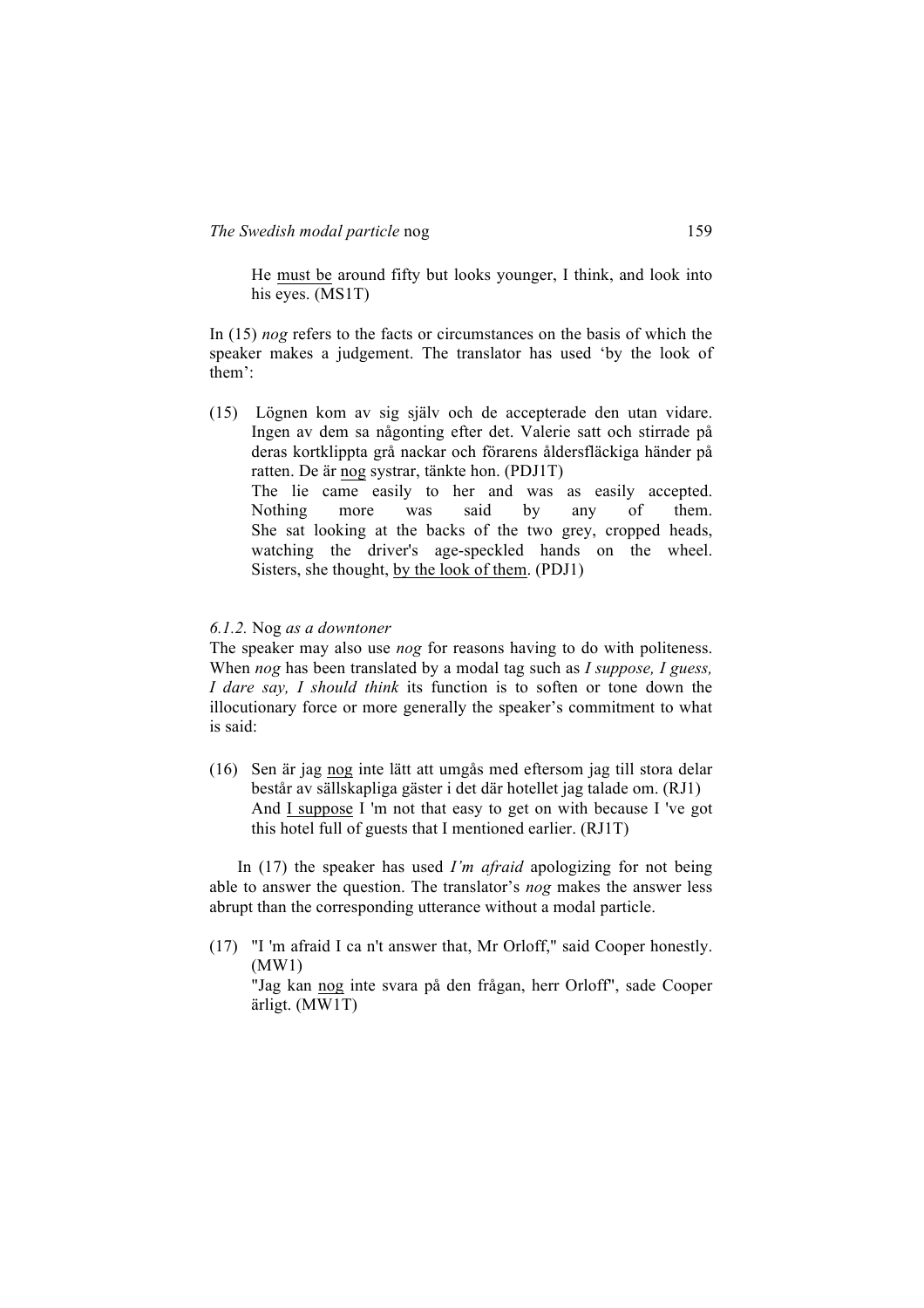In the examples quoted *nog* is associated with softening an illocutionary act. The same sentence without *nog* would sound impositive and brusque and threaten the hearer's negative face (the hearer's want to have his/her freedom of action unimpeded) (Brown and Levinson 1978).

#### *6.1.2* Nog *indicating certainty*

In (18) *nog* seems to suggest 'complete certainty' as indicated by the translator's *certainly* (Aijmer 2002):

(18) Det var nog kallare ute än det verkade. Röken bolmade ur skorstenarna och slog ner. Det blåste och röken svepte i vita slöjor förbi hennes fönster. (MG1) It certainly was colder outside than it seemed. It was windy, and the smoke from the chimneys swept by her window in white veils. The sun broke through the clouds, gilding the veils of smoke. (MG1T)

However, when *nog* is translated as 'certainly' or another expression of certainty the reason may also be that the speaker needs some reassurance that the grounds for judging something to be true are sufficient (cf. Solberg 1990: 55 who considers one of the most important elements of the Norwegian particle *nok* (cognate with Swedish *nog*) to be that the speaker tries to prove to herself that something is the case). In (19) the translator has used 'I'm sure' to express the speaker's confident prediction or self-assurance that something will be the case. This interpretation is further strengthened by the addition of an explanation for the speaker's (un)certainty (H B may be glad to spend some time chatting since she is alone).

(19) Fast om söndagarna tog hon sig ändå för det mesta åt Storholmträsk, Gammlundström brukade skjutsa henne, han sade: jag får nog en kaffetår av Hanna Burvall, hon kan vara glad att få prata bort en stund, hon är ju som ensammen. (TL1) Though on most Sundays she got herself to Storholmsträsk. Old Lundström used to drive her there, he said: "I 'm sure I 'll get a cup of coffee from Hanna Burvall. She may be glad to spend some time chatting. She is as it were alone. (TL1T)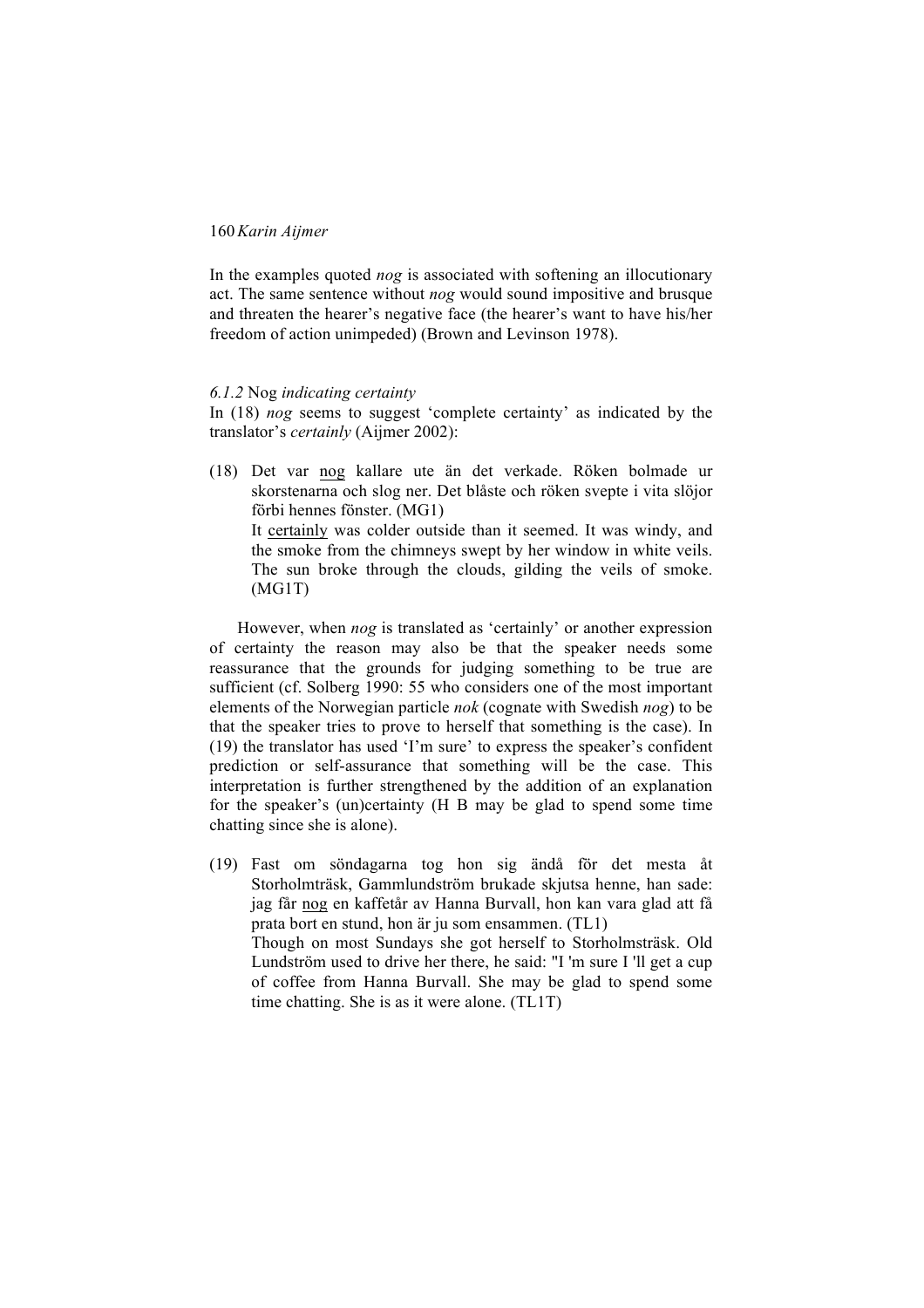#### *6.1.3 Emotional and subjective uses*

As the Swedish Academy Grammar (Teleman et al. 1999) has pointed out, *nog* has subjective or affective uses in addition to the hedging or strengthening (epistemic) meaning. *Nog* is for example used as a modifier of the verb in subjective statements (statements about the speaker's own perceptions, needs or mental states).

In (20) the equivalent in English is the emphatic *do*:

(20) So you see, I do need a consciousness-raising group after all. (MD1)

Du ser att jag behöver nog gå i gruppterapi i alla fall. (MD1T)

However *nog* has often been omitted by the translator after verbs expressing a subjective opinion or mental state (*tror jag nog* 'think I nog'*, jag märkte nog* 'I noticed nog', *jag vet nog* 'I know nog'). In (21) *I know* has been regarded as sufficient in the English translation:

(21) Jag vet nog att man måste jobba för Ödet. (RJ1) I know you have to work for Fate. (RJ1T)

In (22) and (23) *nog* has been added in the Swedish translations after *tycka* and *tro* to make the Swedish text more idiomatic:

(22) "I think you 'd best," he said. "What would your name be?" (SG1) "Ja, det tycker nog jag också", sade han. "Hur var ert namn?" (SG1T)

*Tror jag nog* can be regarded as an idiomatic expression which is typically used in response utterances.

(23) Do you think you can find it?" "Got a tongue in my head," he said, peering at the maze of roads. "Reckon so." (DF1) Tror du att du kan hitta den?" "Kan ju fråga mig fram", sa han och kikade på villervallan av vägar. "Tror jag nog." (DF1T)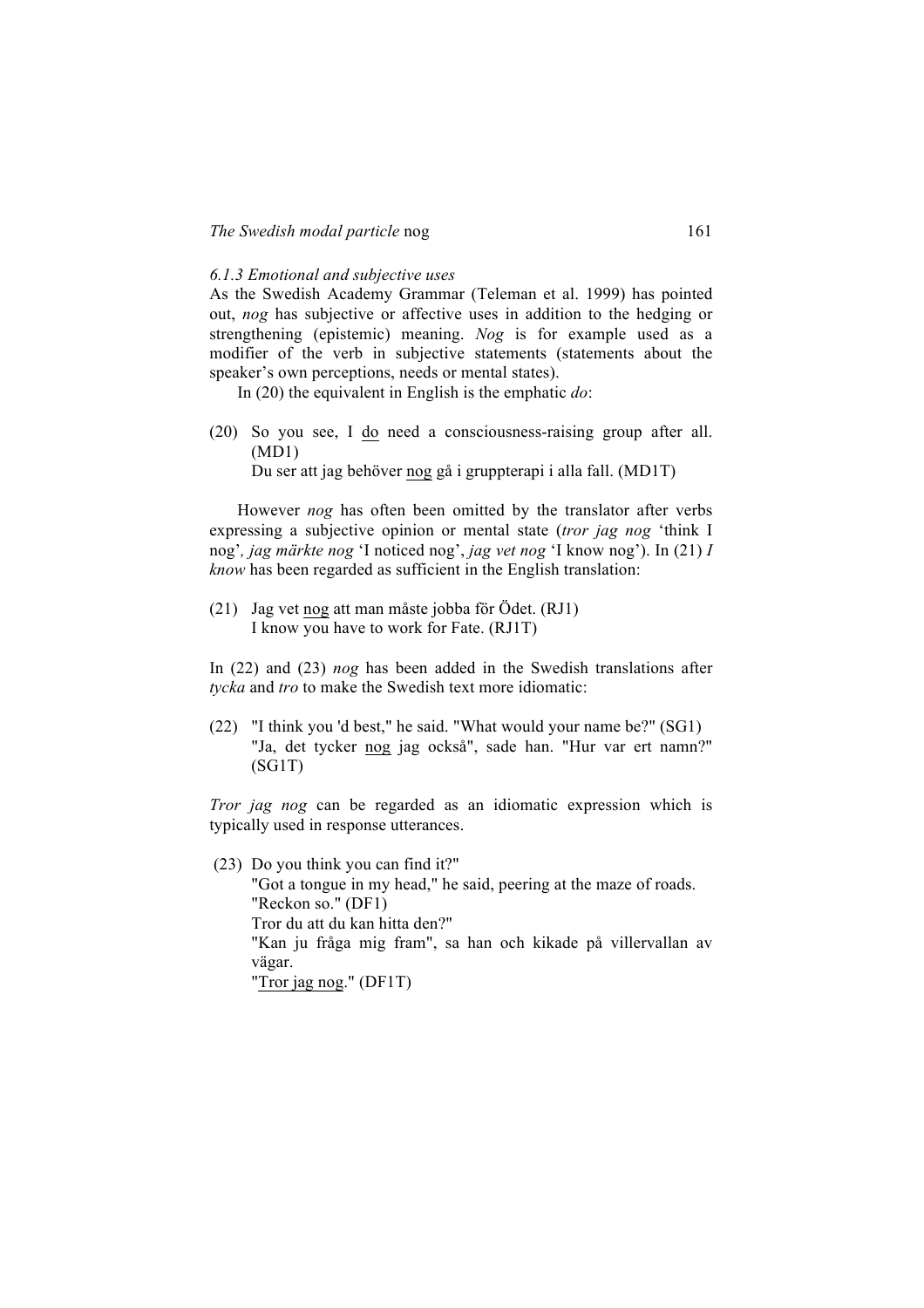*Nog* is needed to tone down a too blunt subjective statement. English has no explicit correspondence in such cases.

#### *6.1.4* Nog *with deontic uses*

*Nog* can be interpreted as deontic in combination with a deontic modal auxiliary. The 'deontic *nog'* expresses the speaker's attitude towards a possible action with regard to whether it is appropriate or morally right (cf. Palmer 1986: 120). In (15) the source text has *had better* 'a comparative modal' (van der Auwera et al 2013) used to express advice given by the speaker to the hearer (the hearer should do something or it is 'best' for the hearer to do something). The translator has used *få nog (*'may nog', 'must nog'):

(24) You 'd better keep my dinner warm." (DL1) Du får nog hålla maten varm." (DL1T)

(*Ni*) *ska* ('you shall') combines with *nog* and is (also) used to give advice (the speaker judges an action to be the best one)*.* The source text has 'my advice is':

(25) "I 'll see what I can find out for you back at the lab, but my advice is, do n't hold your breath. (MW1) "Jag ska se vad jag kan hitta åt er när jag kommer till labbet, men ni ska nog inte ha för stora förhoppningar. (MW1T)

In (26) *nog* is a part of the Swedish modal idiom *det är bäst att* ('it is best that'*)*. The source text has *it's time* (you did something):

(26) "You 're raving ever so slightly, darling, and it 's time you went home." (RDA1) Det är nog bäst att du går hem." (RDA1T)

In (27) the English original has *just gotta*. *Nog* as a translation of *just* emphasizes what ought to be done: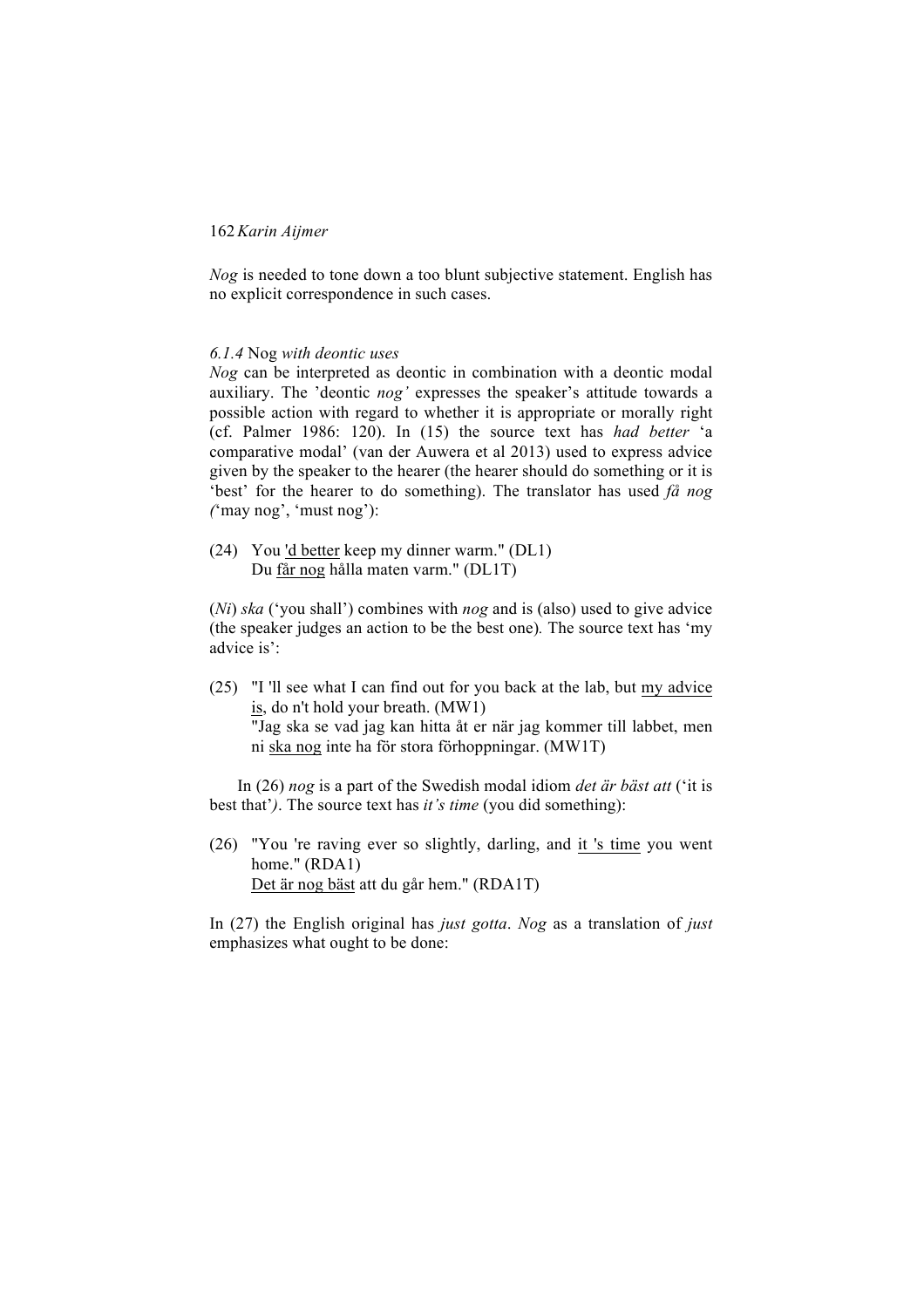(27) "Sometimes, you just gotta stay there and teach him how to go through the bad and good of whatever comes." (GN1) Någon gång blir du nog tvungen att stanna kvar och lära honom att ta ont och gott som det kommer. " (GN1T)

### *6.1.5* Nog *with the meaning of a promise or a threat*

*Nog* can signal that the utterance should be taken as a threat (*jag ska nog*  'I shall nog'). The particle reinforces (or mitigates) the speaker's attitude (the speaker commits herself to a future action). In the English translation *nog* has been omitted:

(28) "Ät gröt, om du kan tugga den, och lämna vildoxarna åt mej", sa Mattis.

"Dem ska jag nog bli färdig med när tiden är inne." (AL1) "Eat your porridge, if you can chew it, and leave wild bulls to me," said Matt. "I 'll deal with them when the time comes." (AL1T)

*I'm going to get you* in the English original text is typically a threat. In the Swedish translation *nog* conveys the speaker's emotional stance:

(29) — I 'm going to get you, I told Edward Swanwick. (RDO1) — Du ska nog få igen, sa jag till Edward Swanwick. (RDO1T)

*Nog* is associated with promises in the idiomatic expression *det är/blir… bra*. The translator has used *be going to* to express the speaker's emotional involvement in the activity and its effects on the hearer. The speaker offers the hearer comfort and reassurance that things will be all right.

(30) — Det blir nog bra ska du se. (GT1) "It 's going to be all right, you 'll see." (GT1T)

#### *6.2* Nog *in initial position*

Roughly 17% of the examples of *nog* had initial position. In initial position *nog* was always stressed. The translation with *really* makes it clear that it can mean emphasis: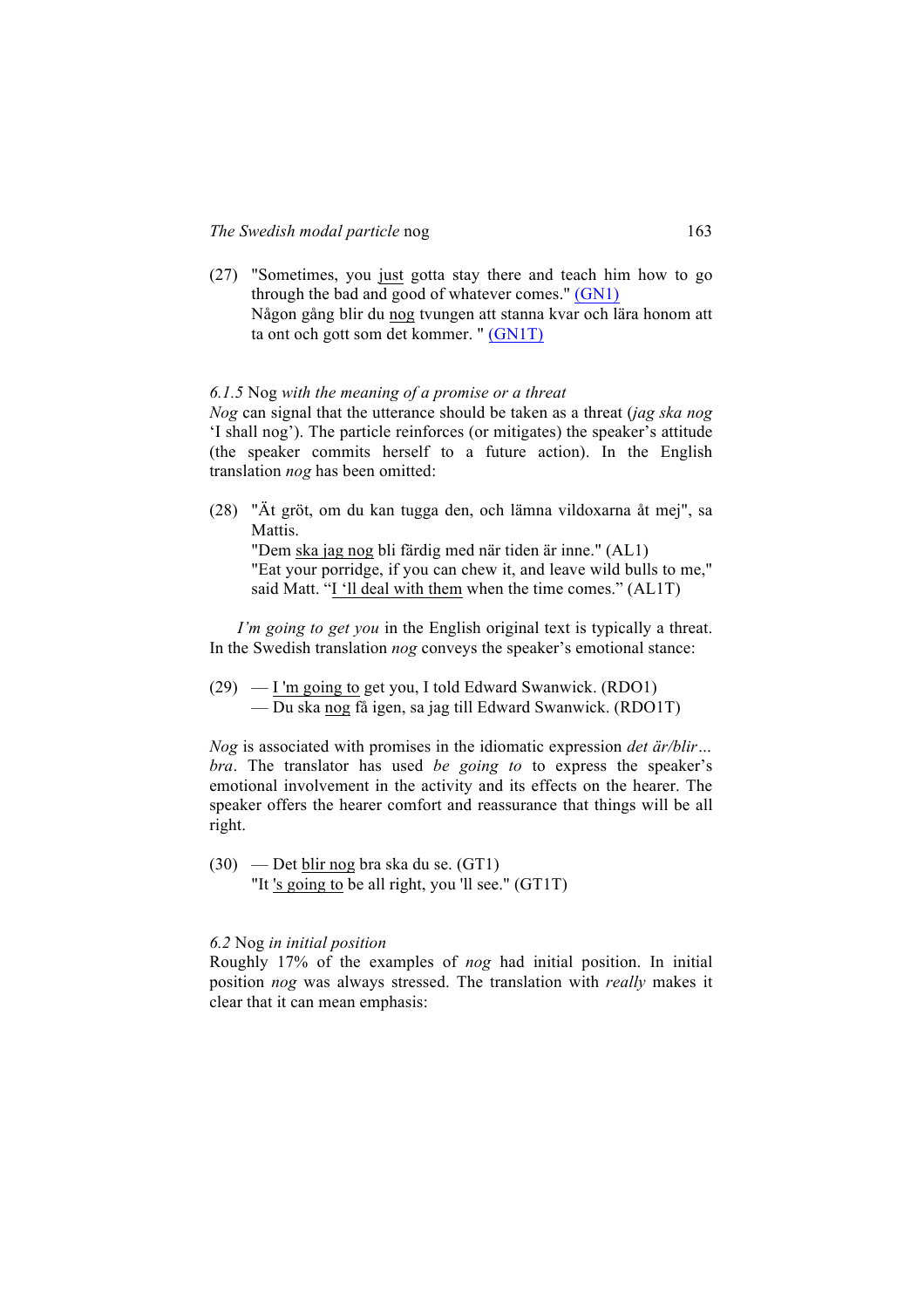(31) Åjo, nog är det ganska tyst och tomt på landet nu för tiden. (SC1)

"Oh yes, it really is silent and empty in the country nowadays. (SC1T)

In (32) *certainly* is used in the source text and the translator has used *nog. Certainly* is not neutral but implies an appeal for confirmation:

(32) He had no idea when she had given that dress up, but certainly it was years and years ago. (AT1) Han hade ingen aning om när hon hade gjort sig av med den där klänningen, men nog var det för flera år sedan.(AT1T)

Both *väl* and *nog* can be used to appeal to the hearer for positive feedback but in different ways. Teleman et al (1999: 116) describe the meaning of *väl* as follows, 'In conversation a declarative sentence with *väl* can be used as a careful question, an appeal to the hearer for agreement' (translation KA)'. The initial *nog* on the other hand is a convenient way of introducing 'contradictory assumptions' without being explicit about which these assumptions are.

Further evidence for the hearer-oriented function of intial *nog* is found in (33) where the English source text contains a negative interrogative sentence. These interrogatives are special in being biased towards a particular interpretation of the answer to the question. According to Biber et al (1999: 1114), 'negative interrogatives challenge a negative expectation that has been assumed to exist in the context, and thus indicate the speaker's inclination towards a positive response':

(33) She would open the front door and smell home. She would pass through the rooms where she 'd been so happy all these years. (Had n't she been happy?) She would find the cat stretched out on the couch, long and lazy and languid, and she 'd settle on the cushion next to her and think, How could I have left? (AT1)

Hon skulle öppna dörren och känna att det luktade hemma. Hon skulle gå genom de rum där hon hade varit så lycklig alla dessa år. (Nog hade hon väl varit lycklig?) Hon skulle få se katten ligga utsträckt på dyschan, lång och lat och dåsig, och hon skulle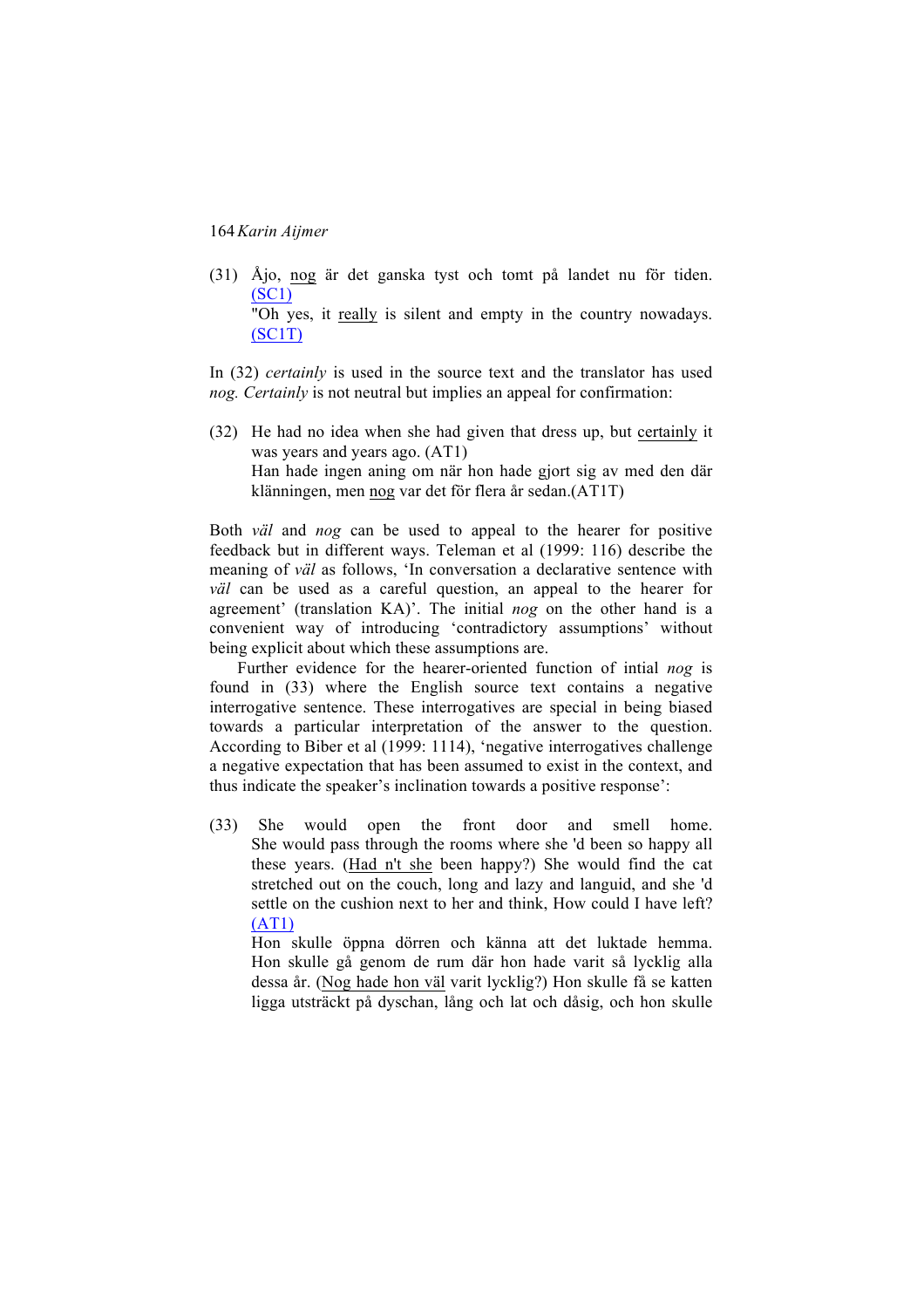sätta sig bredvid den och tänka: Hur kunde jag ge mig iväg härifrån? (AT1T)

Both *nog* and *väl* have the function to appeal to the hearer for (positive) feedback. *Nog* conveys that the speaker tries to convince herself that she had been happy at the same time as she is invoking the scenario of not being happy. *Nog* (but not *väl*) can also convey emotions such as resignation or reluctant admission ('she should have been happy shouldn't she') associated with what ought to be the case.

*Nog* can also correspond to a tag question in English. The sentence with a tag question presupposes a positive response. In (34) the speaker appeals to the hearer to share her assumption that it would be interesting to study the parents (to find out why they forced their daughters to marry to preserve their respectability).

(34) It 's interesting, is n't it, to observe the parents. It would be quite wrong to say that they sold their daughter to preserve their respectability; they would n't have done that. (RDA1) Men nog är det intressant att studera föräldrarna. Det skulle vara helt fel att säga att de sålde sin dotter för att bevara hedern, det hade de aldrig gjort. (RDA1T)

In (35) the English original contains *surely.* The translation with (*nog*) *borde* ('should', 'ought to') is evidence that the question has a deontic bias: the senator should have protested a little more:

(35) SURELY THE SENATOR might have argued a little more, said the Daimon Maimas. (RDA1) — NOG BORDE VÄL senatorn ha protesterat lite mer, sa daimon Maimas (RDA1T)

Another context-bound meaning of *nog* is concessive as indicated by translations such as *of course, obviously.* In (36) the clause containing *nog* is followed by a *but-*clause which foregrounds a more convincing argument so that the first clause gets a concessive function ('admittedly'):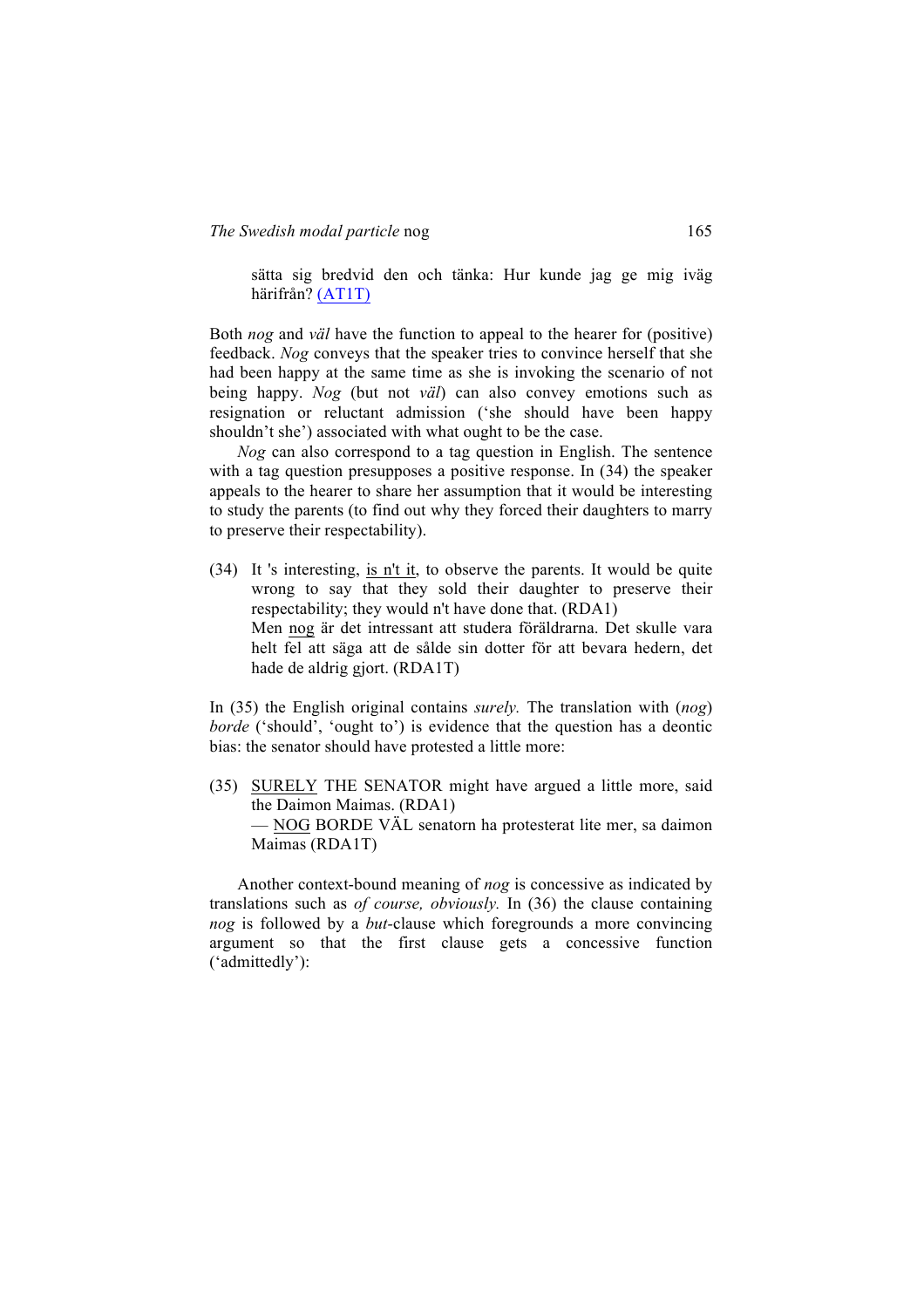*(36) Nog kunde hon springa som en räv och nog visste hon skogens alla gömmen, men* vittrorna kom envist efter henne, och hon hörde deras gälla skrik: (AL1)

Of course she could run like a fox, and of course she knew every hiding place in the forest, but the harpies pursued her stubbornly, and she heard their strident cries, "Ho, ho, pretty little human, blood will run now, ho, ho!" (AL1T)

To sum up, *nog* in initial position has translations signalling meanings such as emphasis (*really*), contradictory assumptions and hearer appeal (*certainly, surely*, negative interrogatives, tag question) or concessive meaning (*of course*). In the hearer-appealing function it could have deontic implications about what ought to be the case. Some possible contextual effects of using *nog* are resignation and reluctance to accept that something is the case.

#### *7. Conclusion*

The key to the use of *nog* seems to be that the speaker assumes sole responsibility for the truth of his/her utterances, attitudes and opinions, and actions. This is compatible with the general meaning that the speaker has sufficient for judging that something is true. However, *nog* does not have a single meaning but seems to be what Norén and Linell (2006: 12) refer to as 'relatively polysemous'.

Probability was one of the most frequent meanings of *nog* in medial position*. Nog* can also mean (almost) certainty. When *nog* corresponded to *certainly* or *I am sure* the speaker looks for reassurance that the grounds for judging something to be true are sufficient.

An important factor accounting for the uses of *nog* in medial position is politeness. *Nog* does not express certainty but functions as a 'downtoner' softening an opinion or an utterance which might be offensive to the hearer unless mitigated. *Nog* was also used in combinations with mental verbs such as *jag vet nog* (I know 'nog') or *jag tycker nog* (I think 'nog') especially in response utterances with a softening effect. *Nog* had no correspondence in English in such cases.

The translations with a deontic modal auxiliary (e.g. *had better*) have indicated another semantic element in the analysis of *nog*; i.e. 'what ought to be the case' or 'what you have to do' according to some moral principle. The deontic meaning was particularly clear when *nog* was used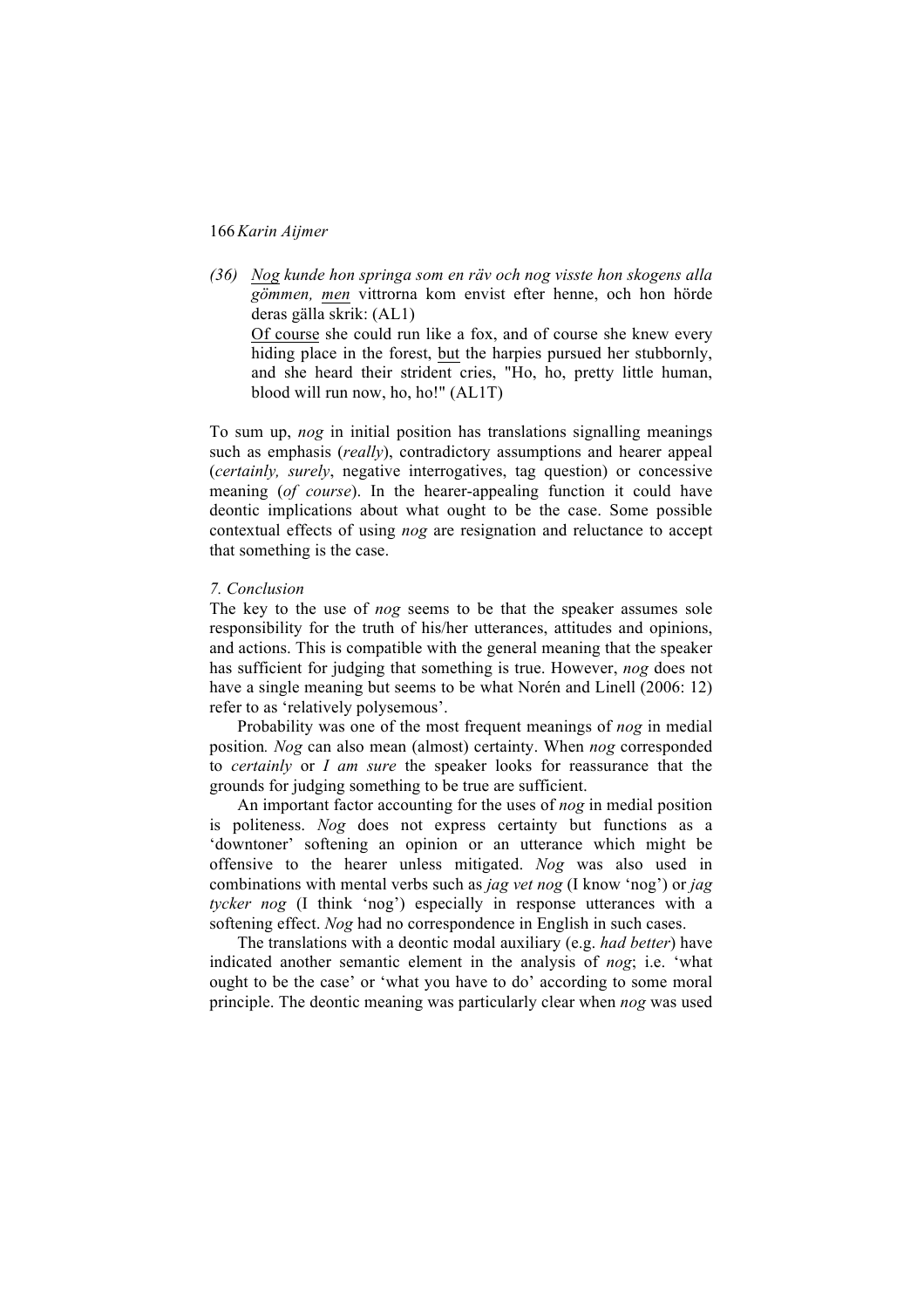with modal auxiliaries to give advice, recommendations or suggestions (e.g. *du ska nog* 'you shall nog'; compare also *det är nog bäst* 'it is nog best').

*Nog* was also found in 'commissive' speech acts such as threats and promises. The speaker takes upon him/herself to carry out an action which is either favourable or unfavourable to the hearer.

*Nog,* when initial, often involved contradictory assumptions. Contrasting opinions account for example for the translations of a sentence with initial *nog* by a negative interrogative sentence (or a declarative sentence with a tag question). The meaning of *nog* comes close to *väl* ('I suppose') and hearer-appeal. The initial *nog* can also be emphatic or used concessively to prepare the hearer for an objection in a following *but-*clause.

Modal particles need to be studied both in monolingual corpora and contrastively. The study of *nog* on the basis of the English-Swedish Parallel corpus has shown that the contrastive perspective can enrich analyses based on a single language only. However we need to study many more modal particles (and groups of modal particles) in different language pairs to get a better picture of how languages structure a particular pragmatic-semantic field both by means of modal particles and in other ways.

#### *References*

Aijmer, K. 1996. Swedish modal particles in a contrastive perspective. *Language Sciences* 18(1-2): 393-427.

- Aijmer, K. 2002. Modal adverbs of certainty and uncertainty in an English-Swedish perspective. In Hasselgård, H., Johansson, S., Behrens, B. and C. Fabricius-Hansen (eds), *Information structure in a cross-linguistic perspective.* Amsterdam/New York: Rodopi. 97- 112.
- Aijmer, K. 2015. The Swedish modal particle *väl* in a contrastive perspective. In Aijmer, K. and H. Hasselgård (eds), *Cross-linguistic studies at the interface between lexis and grammar.* Special issue of *Nordic Journal of English Studies* 14(1): 174-200.
- Aijmer, K. and A.-M. Simon-Vandenbergen 2011. Pragmatic markers. In Zienkowski, J., Östman, J.-O. and J. Verschueren (eds), *Discursive Pragmatics.* Amsterdam/Philadelphia: John Benjamins. 223-247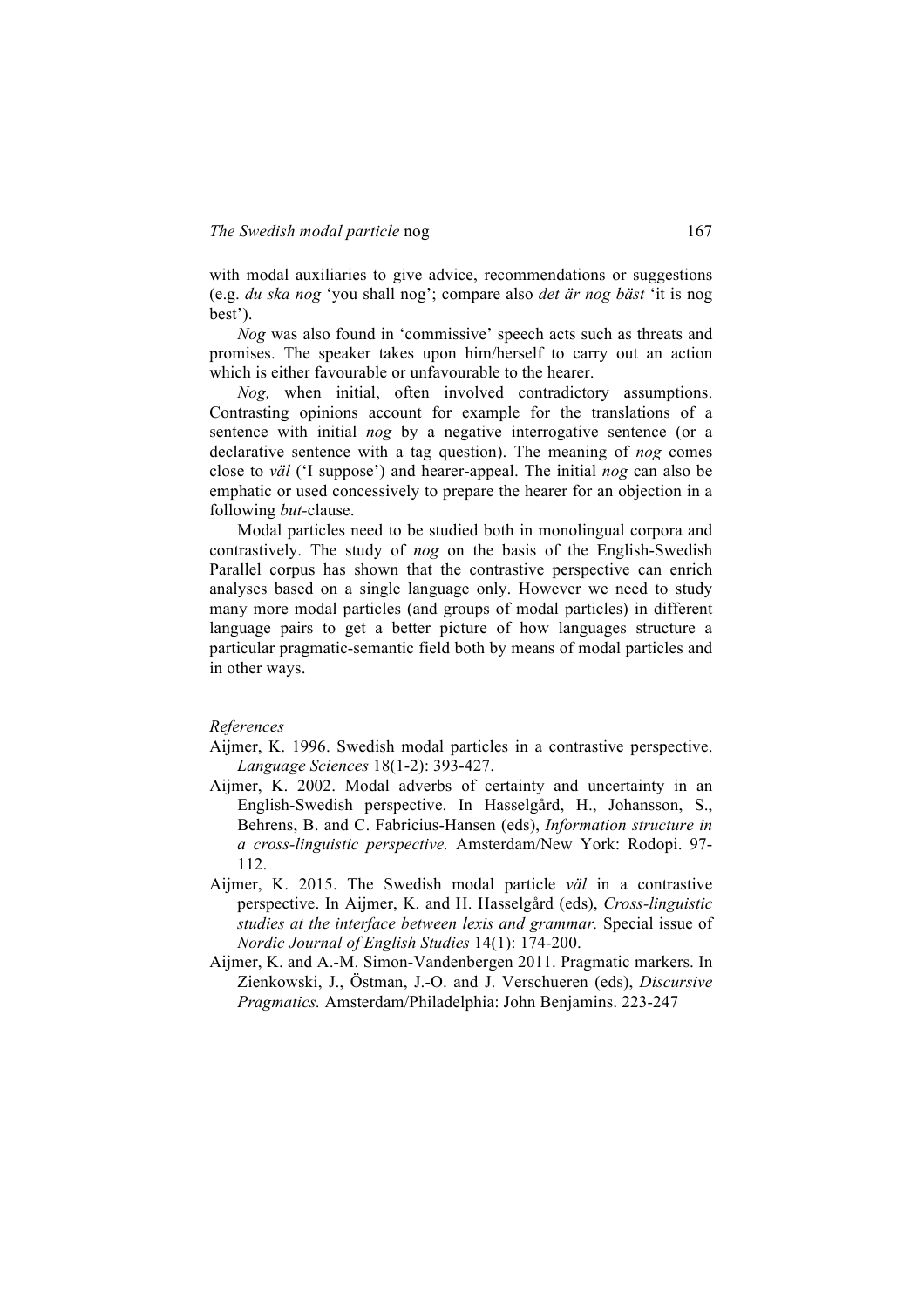- Altenberg, B. and K. Aijmer. 2001. The English-Swedish Parallel Corpus: A resource for contrastive research and translation studies. In Mair, C. and M. Hundt (eds), *Corpus linguistics and linguistic theory*. *Papers from the 20th International Conference on English Language Research on Computerized Corpora* (*ICAME 20*) *Freiburg im Breisgau 1999*, 15-33. Amsterdam & Philadelphia: Rodopi.
- Biber, D., S. Johansson, G. Leech, S. Conrad and E. Finegan. 1999. *The Longman grammar of spoken and written English.* London: Longman.
- Borgstam, S. 1977. Nog är tillräckligt. *Nysvenska studier* 57: 217-226.
- Borthen, K. and Knudsen, C. S. 2014. Semantiske og pragmatiske aspeker vetd trykklett *visst. Norsk Lingvistisk Tidsskrift* 31:360-411.
- Brown, P. and S. Levinson. 1978. Universals in language usage. Politeness phenomena. In Goody, E. (ed.), *Questions and politeness: Strategies in social interaction*. Cambridge: Cambridge University Press. 56-310.
- Cuenca, M. J. 2013. The fuzzy boundaries between discourse marking and modal marking. In Degand, L., B. Cornillie and P. Pietandrea (eds), *Discourse markers and modal particles. Categorization and description.* Amsterdam and Philadelphia: John Benjamins. 191-216.
- Davidsen-Nielsen, N. 1996. Discourse particles in Danish, In Engberg-Pedersen, E., Fortescue, M., Harder, P., Heltoft, L. and L. Falster-Jacobsen (eds), *Content, expression and structure. Studies in Danish functional grammar.* Amsterdam/Philadelphia: John Benjamins. 283- 314.
- Degand, L., B. Cornillie and P. Pietandrea (eds). 2013. Modal particles and discourse markers: Two sides of the same coin. In Degand, L., Cornillie, B., and P. Pietandrea (eds), *Discourse markers and modal particles. Categorization and description.* Amsterdam and Philadelphia: John Benjamins. 1-18.
- Diewald, G. 2006. Discourse particles and modal particles as grammatical elements. In Fischer, K. (ed.), *Approaches to discourse particles.* Amsterdam: Elsevier. 403-425.
- Diewald, G. 2013. '*Same same but different'* —Modal particles, discourse markers and the art (and purpose) of categorization. In Degand, L., Cornillie, B., and P. Pietandrea (eds), *Discourse markers*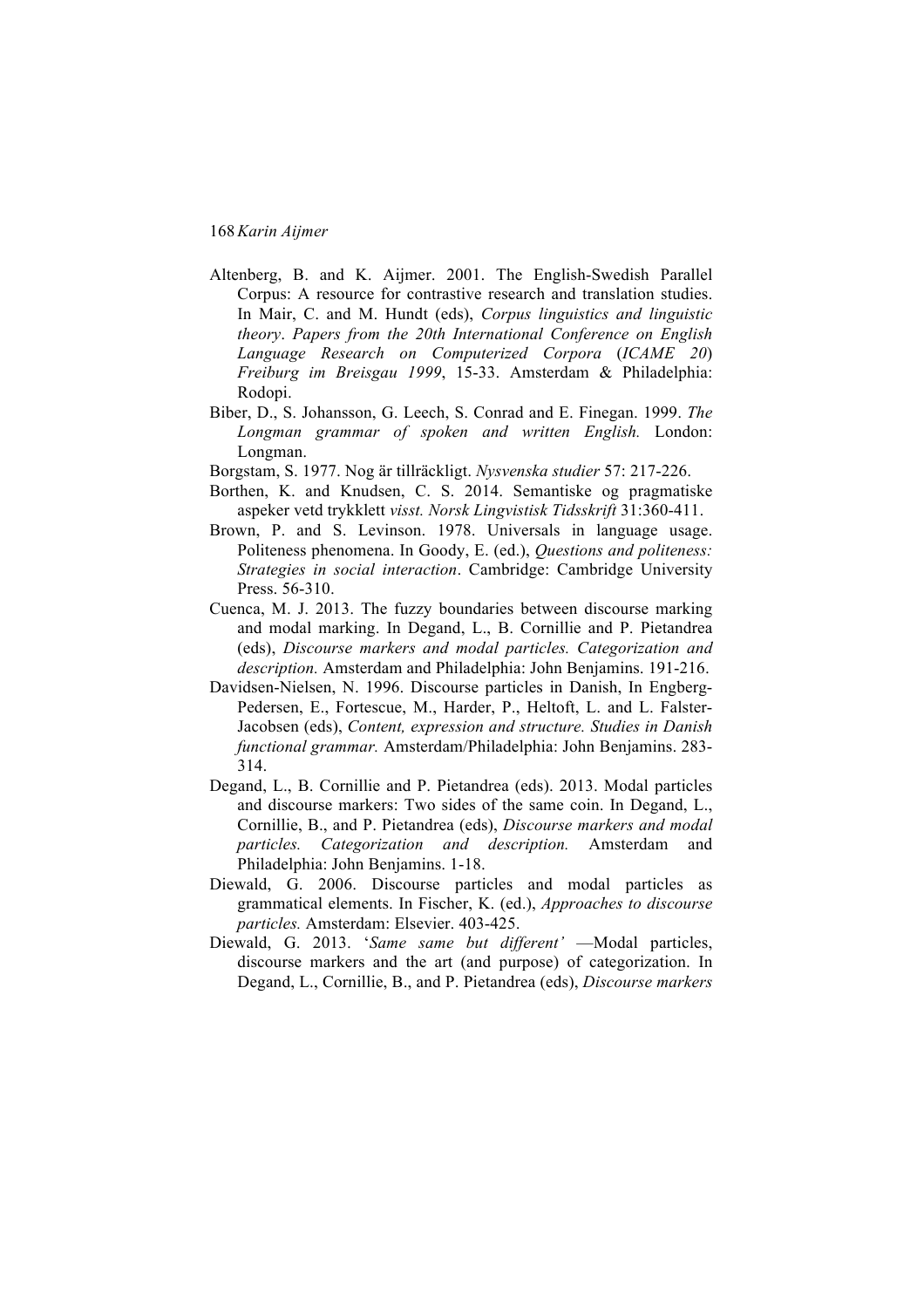*and modal particles. Categorization and description.* Amsterdam and Philadelphia: John Benjamins. 19-45.

- Fillmore, C. 1984. Remarks on contrastive pragmatics. In Fisiak, J. *Contrastive linguistics.* Berlin: Mouton de Gruyter. 120-141.
- Fretheim, T. 1981.'Ego'-dempere og 'alter'-dempere. *Maal og Minne,*  86-100.
- de Haan, F. 2005.Typological approaches to modality. In Frawley. W. (ed.) with the assistance of Eschenroeder, R.; Mills, S.; Nguyen, T. *The expression of modality.* Berlin/New York: Mouton de Gruyter. 27-69.
- Johansson, S. 2007. *Seeing through multilingual corpora. On the use of corpora in contrastive studies.* Amsterdam/Philadelphia: John Benjamins.
- Lindström, J. 2008. *Tur och ordning. Introduktion till svensk samtalsgrammatik.* Stockholm: Norstedts akademiska förlag.
- Norén, K. and P. Linell. 2006. Meningspotentialer i den språkliga praktiken. Meddelanden från Institutionen för svenska språket (MISS). Göteborgs universitet.
- Palmer, F.R. 1986. *Mood and modality.* Cambridge: Cambridge University Press.
- Quirk, R, S. Greenbaum, G. Leech and J. Svartvik. 1985. *A comprehensive grammar of English.* London: Longman.
- Solberg, T.K. 1990. *Modalpartikler i norsk.* Hovedoppgave ved Avdeling for nordisk språk og litteratur. Institutt for nordistikk og litteraturvitenskap. Universitetet i Oslo.
- Teleman, U., S. Hellberg and E. Andersson. 1999. *Svenska Akademiens grammatik*. Band 4. Stockholm: Norstedt.
- van der Auwera, J., D. Noël and A. Van linden. 2013. *Had better, 'd better* and *better*: diachronic and transatlantic variation". In Marín-Arrese, J.I., M. Carretero, J. Arús Hita and J. van der Auwera (eds), *English modality: core, periphery and evidentiality.* Berlin: Mouton de Gruyter, 119-153.
- Vaskó, I. and T. Fretheim. 2007. Some central pragmatic functions of the Norwegian particles *altså* and *nemlig.* In Swan, T. and O.J. Westvik (eds), *Modality in Germanic languages. Historical and comparative perspectives.* Berlin: Mouton de Gruyter. 233-292.